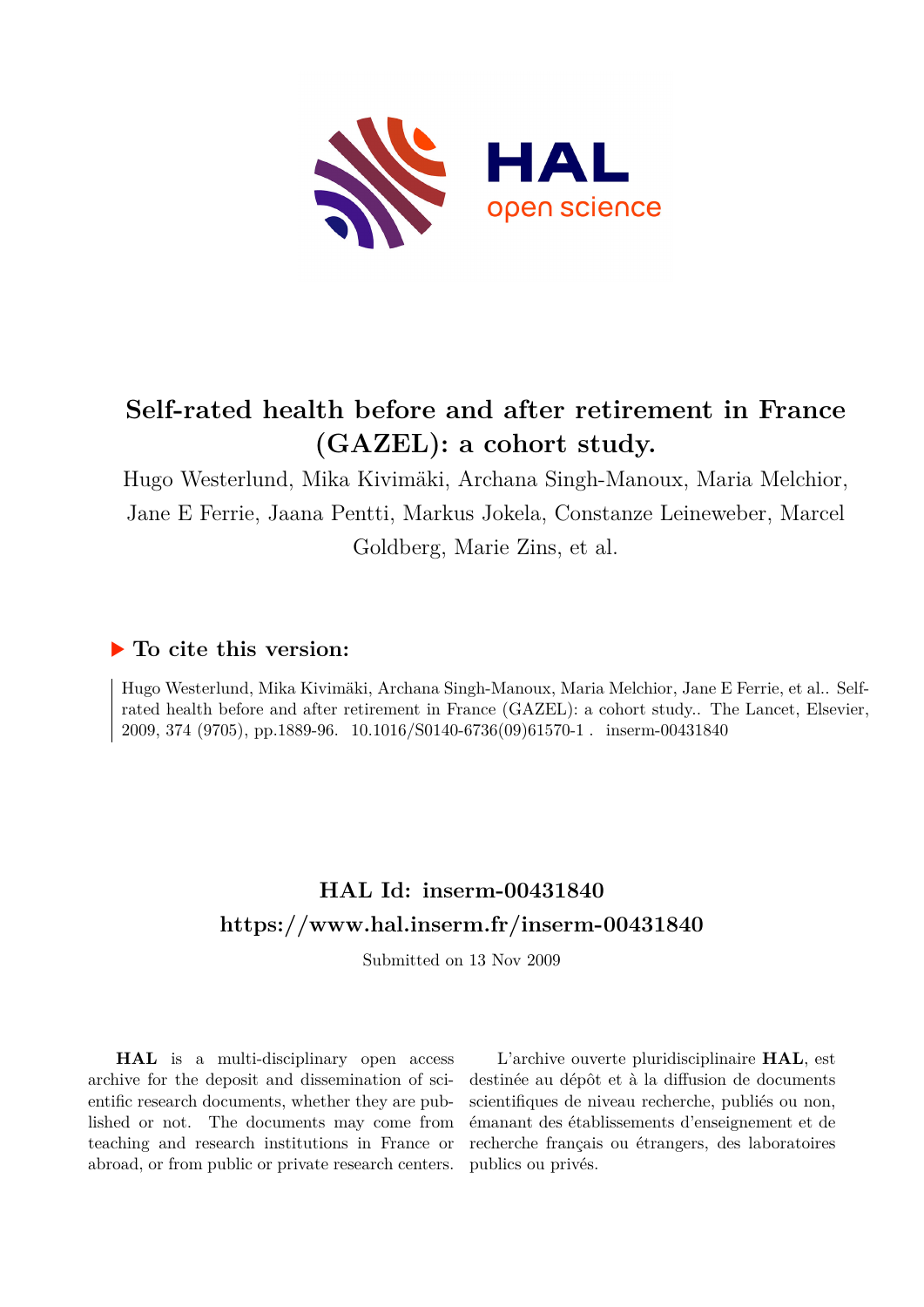# Self-rated health before and after retirement: findings from the French GAZEL cohort study

Hugo Westerlund,<sup>1,2</sup> Mika Kivimäki,<sup>2,3</sup> Archana Singh-Manoux,<sup>2,4</sup> Maria Melchior,<sup>4</sup> Jane E. Ferrie,<sup>2</sup> Jaana Pentti,<sup>3</sup> Markus Jokela,<sup>2,5</sup> Constanze Leineweber,<sup>1</sup> Marcel Goldberg,<sup>4</sup> Marie Zins,<sup>4</sup> Jussi Vahtera  $3,6$ 

<sup>1</sup>Stress Research Institute, Stockholm University, Sweden.

<sup>2</sup>Department of Epidemiology and Public Health, UCL, UK.

<sup>3</sup>Finnish Institute of Occupational Health, Helsinki and Turku, Finland.

4 INSERM, U687-IFR69, Hôpital Paul Brousse, France.

<sup>5</sup>Department of Psychology, University of Helsinki, Finland.

6 Department of Public Health, University of Turku and Turku University Hospital, Finland.

# **Funding:**

HW and CL are supported by the Swedish Council for Working Life and Social Research (FAS, grants #2004-2021, #2007-1143), JV and MK are supported by the Academy of Finland (grants #117604, #124271, #124322 and #129262), MK is additionally supported by the BUPA Foundation Specialist research grant, JEF is supported by the MRC (Grant number G8802774), ASM is supported by a EUYRI award from the European Science Foundation. This work was additionally supported by a grant from the ESRC Research Seminar Series Competition 2007/8 (RES-451-26- 0491).

# **Correspondence to:**

Dr. Hugo Westerlund, Stress Research Institute, Stockholm University, SE-106 91 Stockholm, Sweden.

Tel: +46 (0)8 5537-8946, or -8926 Fax: +46 (0)8 5537-8900 Mobile: +46 (0)76 814-1011 e-mail: hugo.westerlund@stress.su.se

**Date:** 11 August 2009

Words in abstract: 247 Words in main text: 3,607 incl. table references etc. Number of figures: 3 Number of tables: 2 Number of references: 36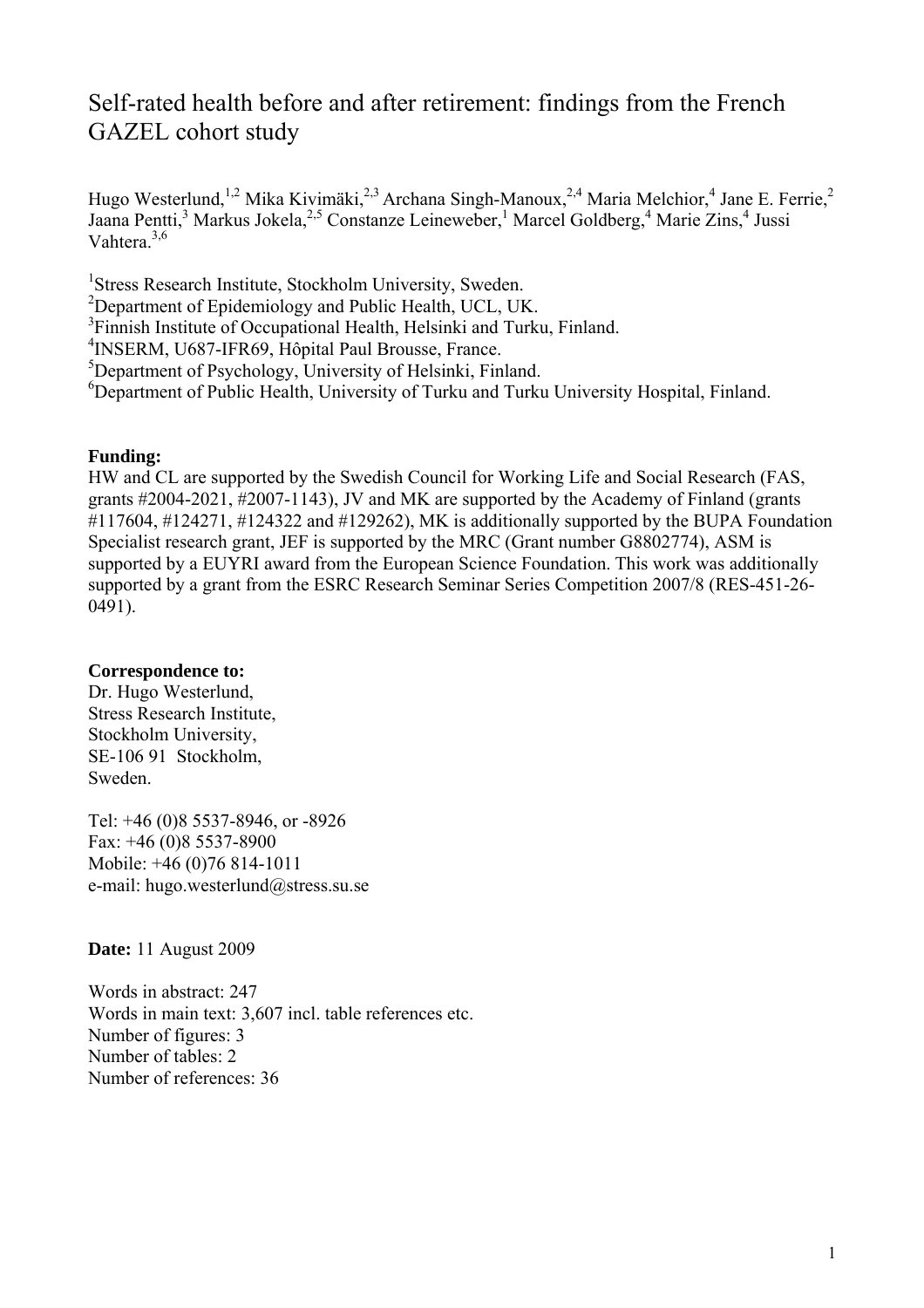#### **SUMMARY**

*Background.* Despite the need to increase the proportion of the population in work in most Western countries, few studies have investigated longitudinally how perceived health is influenced by work and retirement among older workers.

*Methods.* We examined trajectories of self-rated health in 14,714 employees (79% men) from the national French gas and electricity company, the GAZEL cohort, for up to 7 years prior, and 7 years post-retirement, using yearly measurements from 1989 to 2007. Data were analysed using repeatedmeasures logistic regression with generalised estimating equations (GEE).

*Findings.* Overall, suboptimal health increased with age. However, between the year before retirement and the year after, the estimated prevalence of suboptimal health fell from 19.2% [95% confidence interval 18.5%-19.9%] to 14.3% [13.7%-14.9%], corresponding to an 8–10 year gain in health. This retirement-related improvement was found in men and women, across occupational grades, and was maintained throughout the seven-year post-retirement follow-up period. A poor work environment and health complaints before retirement were associated with a steeper yearly increase in the prevalence of suboptimal health while still in work, and a greater retirement-related improvement. However, those with a combination of high occupational grade, low demands, and high satisfaction at work showed no such retirement-related improvement.

*Interpretation*. These findings suggest that the burden of ill-health, in terms of perceived health problems, is substantially relieved by retirement for all but those with ideal working conditions. This indicates a need to redesign work for older workers in order to achieve higher labour market participation.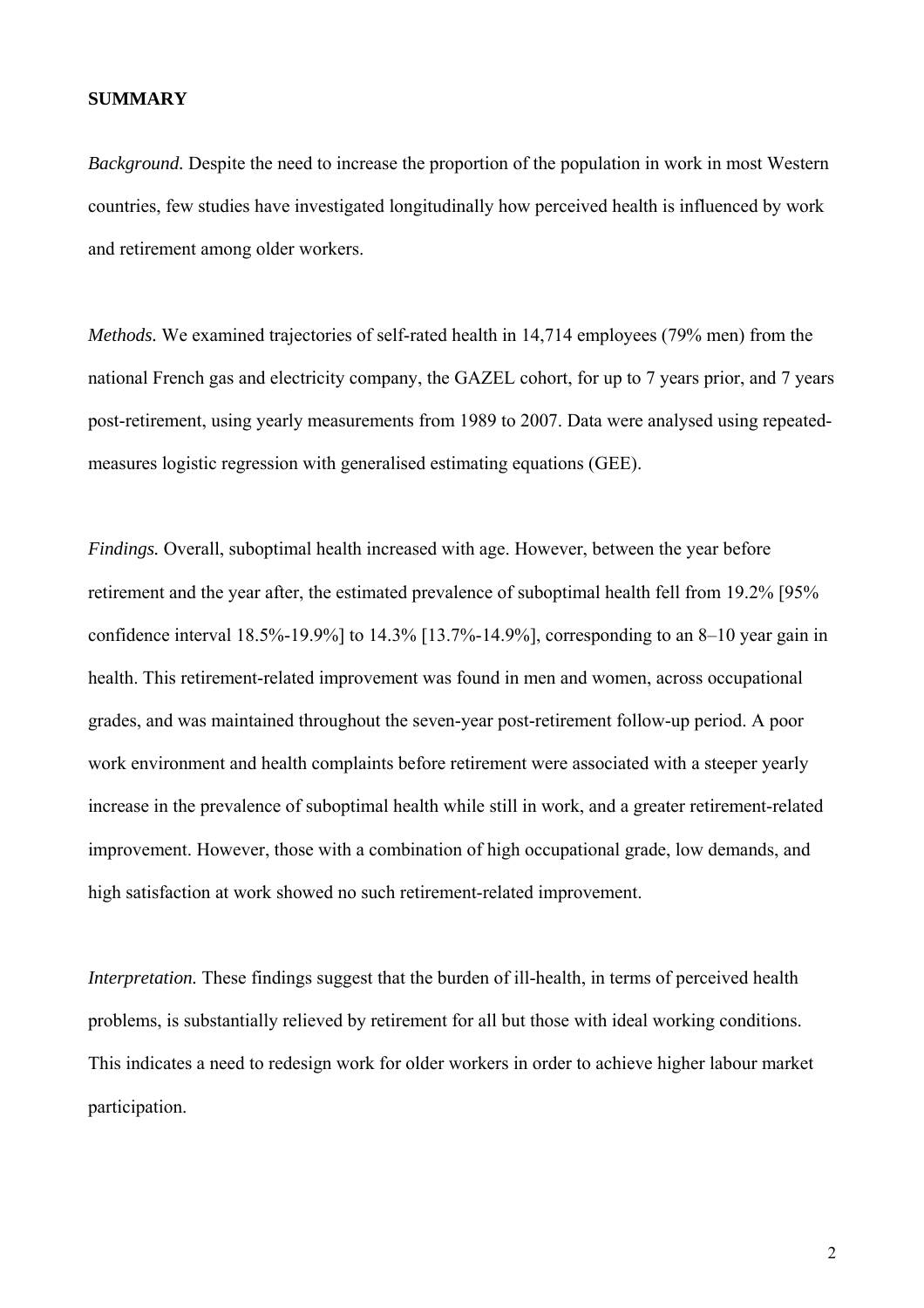*Funding.* The Swedish Council for Working Life and Social Research (Sweden), The Academy of Finland (Finland), INSERM (France), The BUPA Foundation (UK), The Medical Research Council (UK), The European Science Foundation (EU), and The Economic and Social Research Council (UK).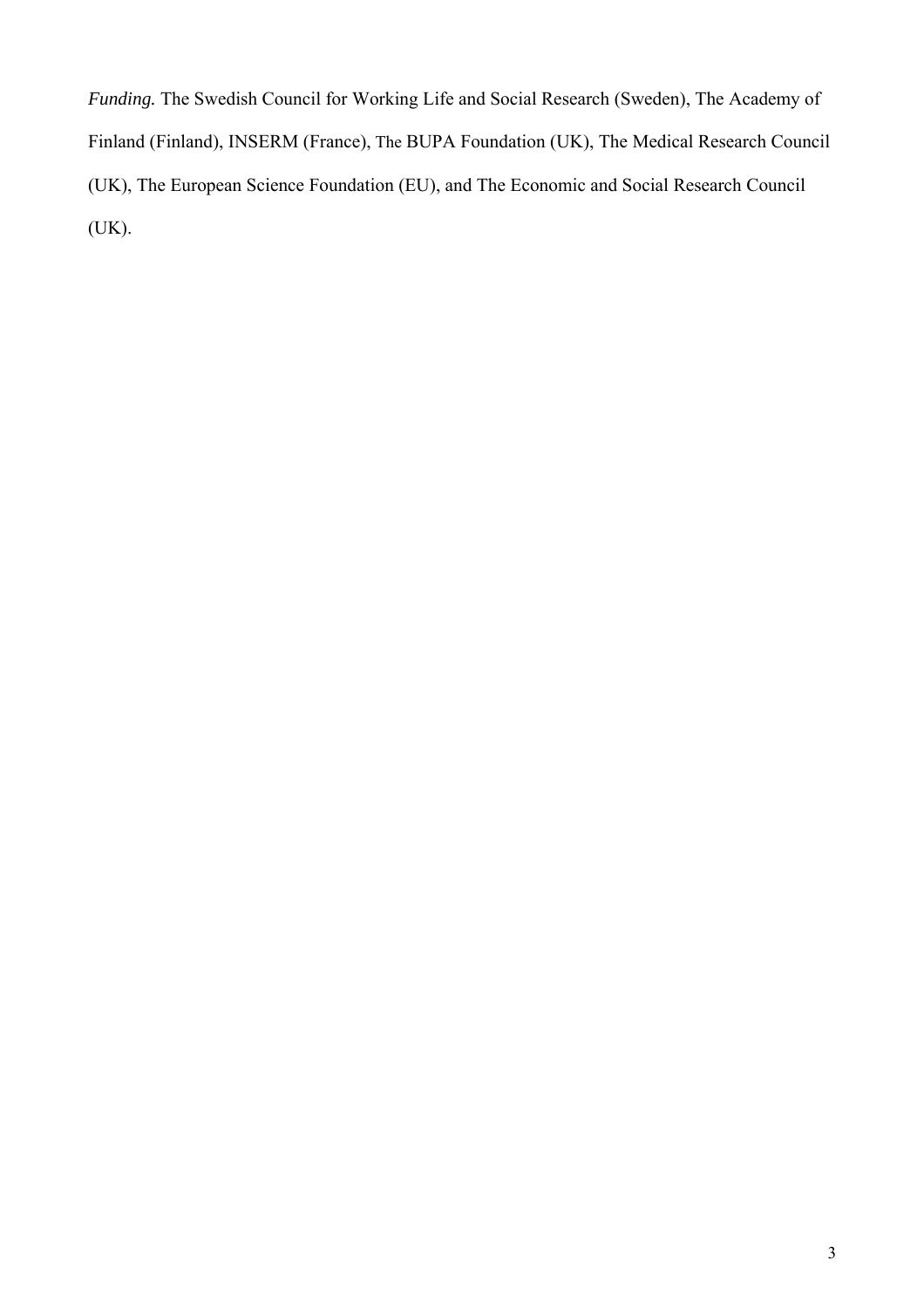# **INTRODUCTION**

Due to increasingly top-heavy population pyramids, governments in most Western countries are seeking to increase the proportion of the population in work by pushing up retirement age.(1, 2) However, reversing the downward trend in de-facto retirement age (2-4) in this way is likely to be difficult,(5) particularly if older workers experience suboptimal health at work (4) while looking forward to a relatively healthy 'third age' beyond retirement.

Surprisingly little is known about the impact of work and retirement on older workers' perceptions of health, a strong predictor of morbidity and mortality,(6-8) as well as of early retirement.(9) Previous studies have produced conflicting findings, some suggesting that health improves after retirement (10-13), others that it deteriorates,(14-16) and still others that it remains unaffected.(17- 20) To date, however, there is no published evidence on changes in health measured repeatedly over an extended period of time covering both several years of employment preceding retirement, and several years following retirement.

In this prospective study, we used yearly measurements of self-rated health in a large and varied French occupational cohort to examine trajectories of health from seven years before retirement, to seven years after. We sought to determine how people's perceived health is affected when they retire from work.

#### **METHODS**

#### **Study population**

The GAZEL cohort was established in 1989 and comprises employees of the French national gas and electricity company: Electricité de France-Gaz de France (EDF-GDF), from which the name of the study is derived.(21) At baseline, 20,624 employees (73% men), aged 35-50, gave consent to participate (Fig. 1). EDF-GDF employees hold civil servant-like status that entails job security and opportunities for occupational mobility. Typically, employees are hired when they are in their 20s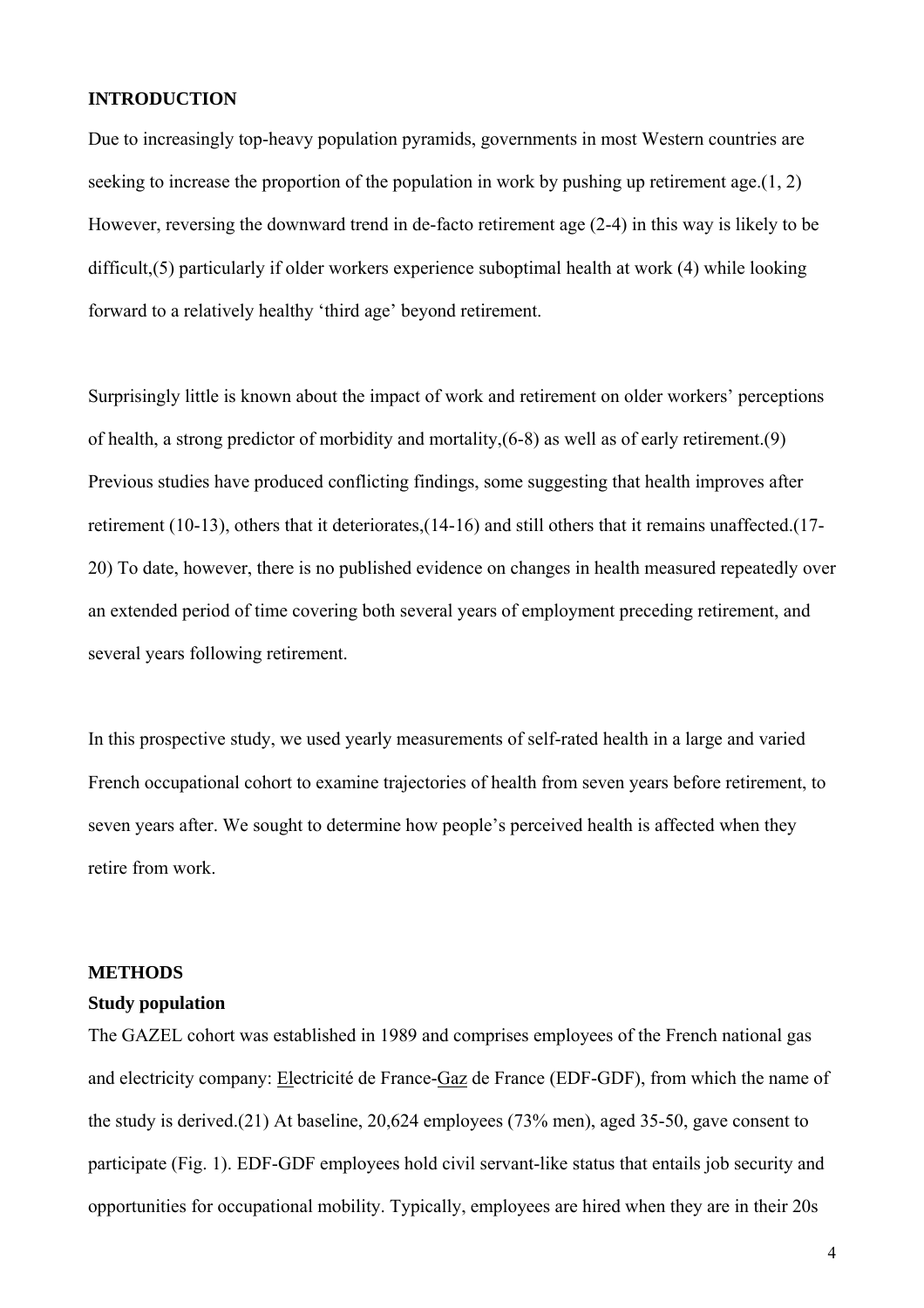and stay with the company until retirement. Information on health, lifestyle, and individual, familial, social, and occupational characteristics of the GAZEL participants is collected by annual surveys.

#### <INSERT FIG. 1 ABOUT HERE>

In this study, we analysed data from GAZEL participants who retired between 1990 and 2006, inclusive (Fig. 1). Of all 18,884 retirees, we included in the study those who had provided self-rated health assessments at least once prior to and once after the year in which they retired. Thus, the cohort consisted of 14,714 employees (11,581 men and 3,133 women), retired at the mean age (standard deviation) of 54.6 (2.9) years.

#### **Ascertainment of retirement**

We obtained data on official retirement date, long-standing illness or disability, and sickness absence from the company records. Because all retirement pensions are paid by EDF-GDF, company data on retirement are comprehensive and accurate, and less than 1% of the participants were lost to follow-up since 1989.(22) Statutory age of retirement is between 55 and 60 years depending on the type of job; the longer an employee has worked in a blue collar setting, the earlier she is allowed to retire. Although partial retirement is rare, retirement can occur before the age of 55. For instance, women with at least three children can retire after 15 years of service. Retirement on health grounds can be granted in the event of long-standing illness or disability.

We defined the year and type of retirement according to the first of the following events: receipt of an official retirement pension (statutory retirement), long-standing illness or disability, or over 650 days of sickness absence in two consecutive years. In the last case, the first year of permanent sickness absence is considered the year of retirement. Retirement from long-standing illness,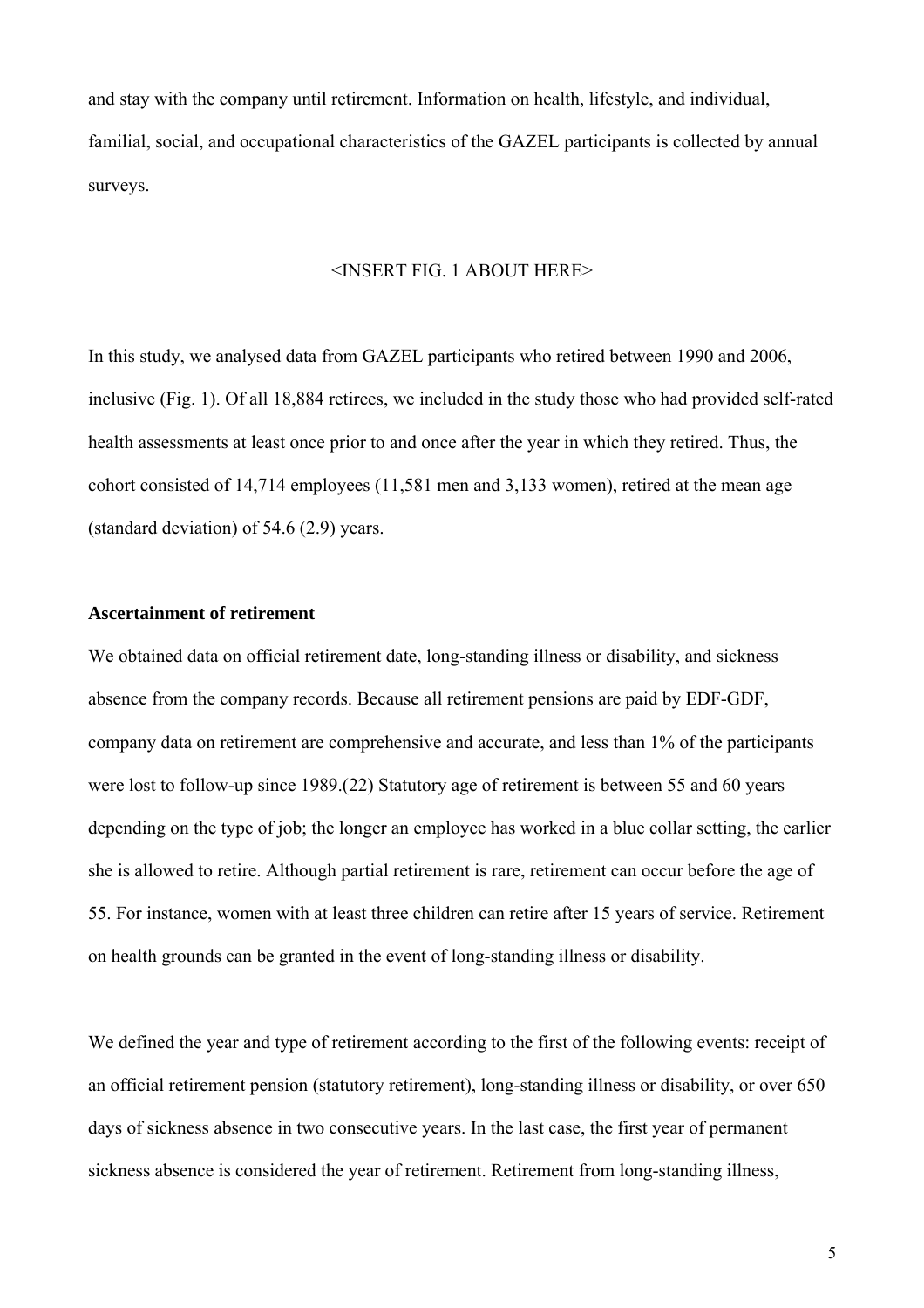disability, or through prolonged sickness absence was considered early retirement. Age of retirement was divided into categories of 54 or earlier, 55, and 56 or later.

#### **Self-rated health**

Self-rated health was assessed using a standard measure included in the annual questionnaires sent to all participants January 1989–2007: 'How would you judge the state of your general health?' The participants responded on an 8-point Likert scale ( $1 = \text{very good} \dots 8 = \text{very poor}$ ), which was dichotomised by categorising response scores 1–4 as good health and scores 5–8 as sub-optimal health, as previously validated.(23) We used all annual measurements in a 15-year time window ranging from the  $7<sup>th</sup>$  year preceding retirement to the  $7<sup>th</sup>$  after retirement.

### **Other variables**

Of the demographic factors, we included sex, year of birth, and marital status (last reported before retirement) in the analyses. We measured work-related factors as potential modifiers of the effect of retirement on self-rated health. We hypothesised that larger changes in self-rated health would follow retirement from an unfavourable occupational position and poor work environment, compared with retiring from a satisfying work setting. The work-related factors assessed were occupational grade, psychological and physical job demands, and job satisfaction. Occupational category immediately prior to retirement was derived from EDF-GDF records and was classified into three grades: higher (managers), intermediate (technical staff, line managers, and administrative associate professionals), and lower (clerical and manual workers), based on categorisations from the French National Institute of Statistics and Economic Studies (www.insee.fr/en). We measured psychological and physical job demands by the questions 'Do you find that your job is psychologically tiring?' and 'Do you find that your job is physically tiring?',(24) and job satisfaction by 'All in all, are you satisfied with your work?'(25) Participants responded on 8-point scales and we calculated the means of these measurements in the three years preceding retirement. Mean scores were categorised into tertiles.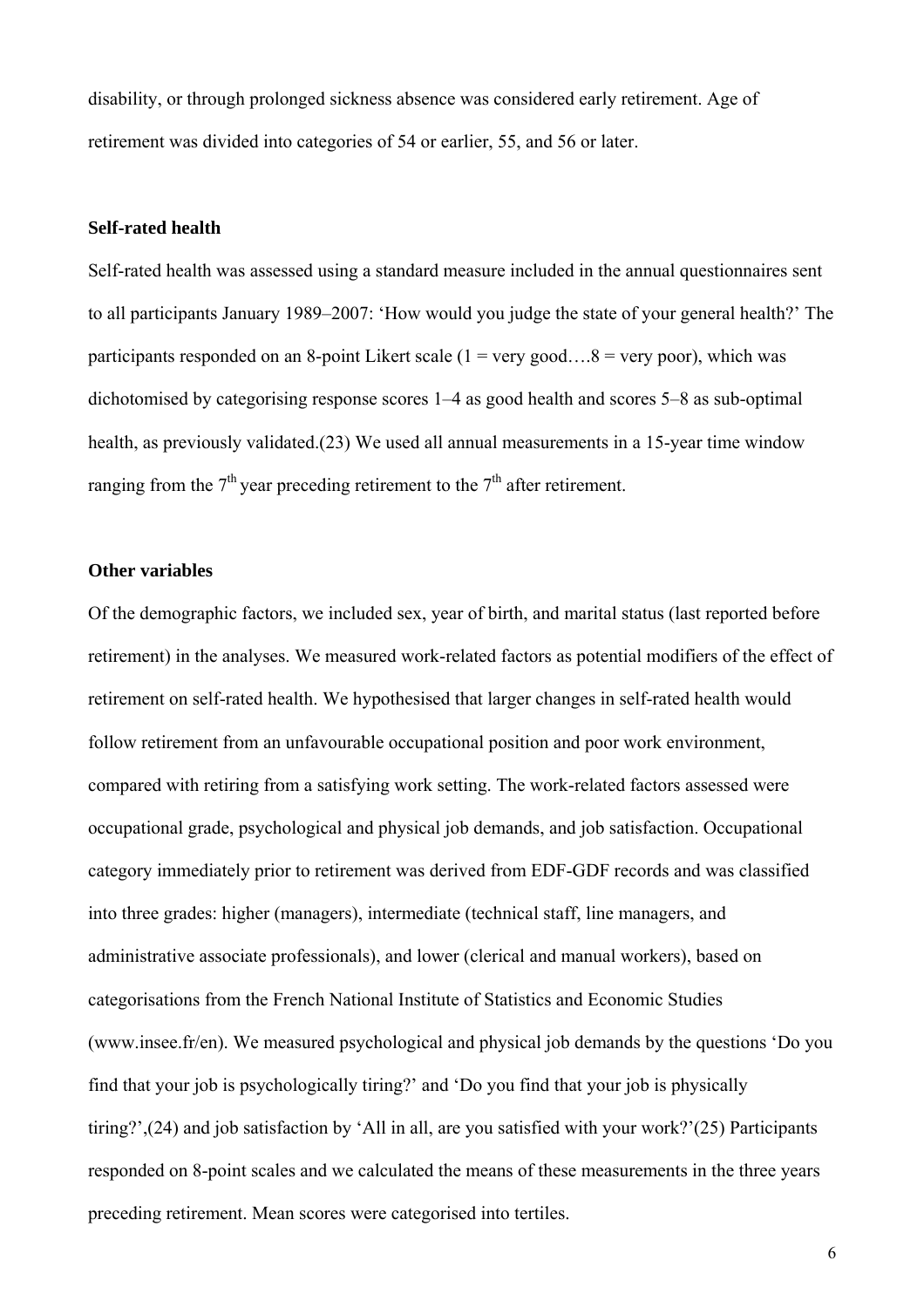We assessed physical illnesses, musculoskeletal problems, mental health problems, and sickness absence during the last three years of employment to determine whether the trajectories of self-rated health were dependent on these conditions. We anticipated an improvement in self-related health after retirement among those with pre-retirement illnesses due to the difficulty in coping with modern work life with compromised health. A checklist was used to determine the following physical illnesses – chronic bronchitis or asthma, angina, myocardial infarction, stroke, diabetes, or cancer – and to assess depression.(26) An affirmative response regarding one or more of these conditions in any of the three years preceding retirement defined presence of a chronic condition. Presence of musculoskeletal problems was defined as an affirmative response to any musculoskeletal illness or complaint (back pain, neck- and shoulder pain, arthritis, rheumatoid arthritis, and sciatica) in all three years preceding retirement. High sickness absence, obtained from company records, was defined as more than 21 sick-leave days in the three-year calendar period preceding retirement (i.e. >7 days per year on average).

#### **Statistical methods**

The analysis was based on a 15-year observation window with the year of retirement as year 0 and a 7-year observation period both before (years −7 to −1) and after retirement (years +1 to +7). To study the associations between potential explanatory variables and suboptimal health in the years −1 and +1, we used logistic regression analyses adjusting, where appropriate, for sex, age of retirement, occupational grade, type of retirement, and time of data collection (1989-1999 vs. 2000- 2007). To examine changes in the likelihood of suboptimal self-rated health, we applied a repeatedmeasures logistic regression analysis using the generalised estimating equations (GEE) method with autoregressive correlation structure.(27) GEE takes into account the intra-individual correlation between measurements (see webappendix) and is not sensitive to missing measurements.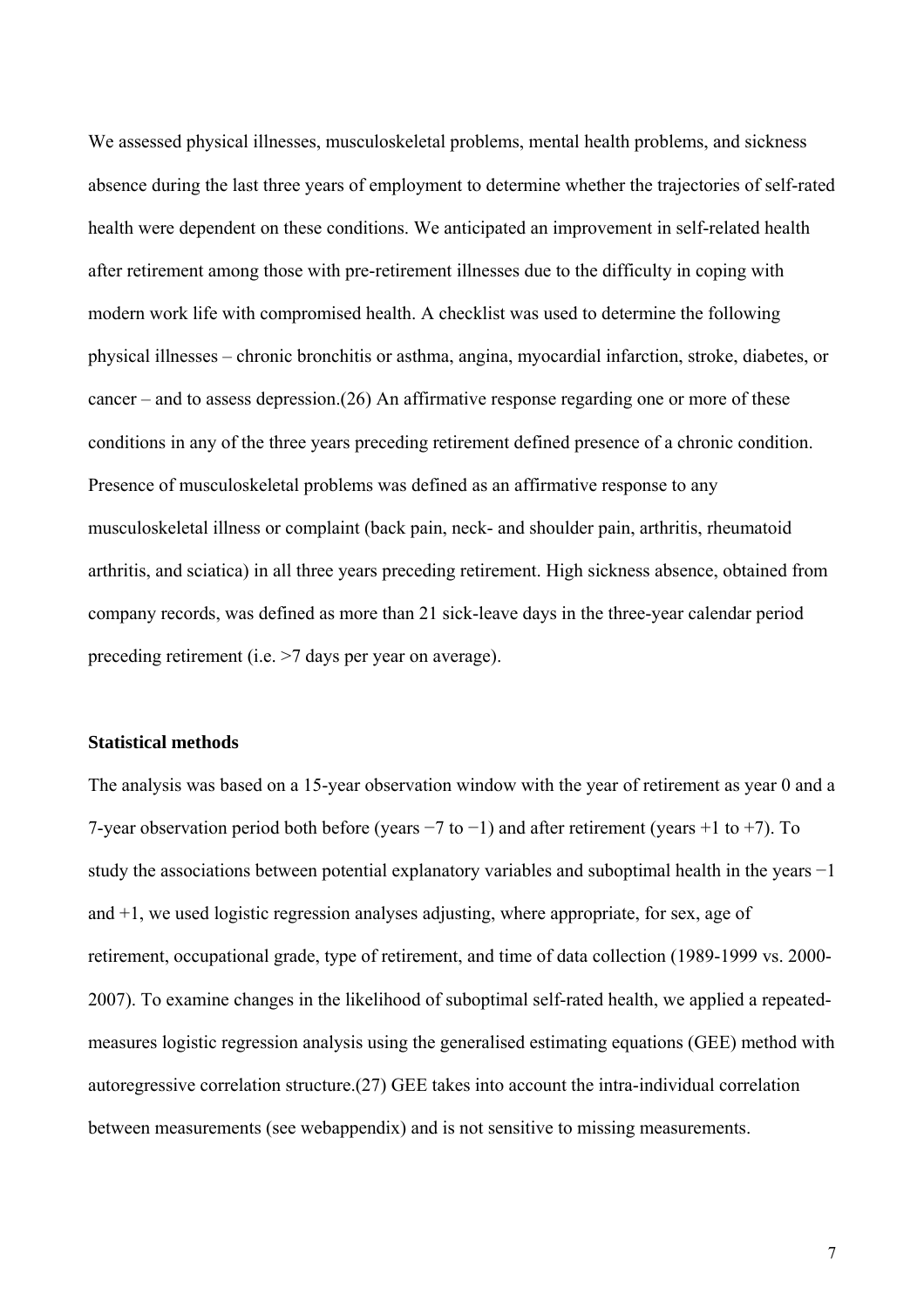We calculated the annual odds of suboptimal self-rated health and their 95% confidence intervals (CI) adjusting for time of data collection, and transformed the odds to prevalence estimates in order to plot the trajectory of suboptimal health in relation to retirement. To study the slopes in three distinct time intervals, we used a single GEE model to fit the equation

odds = 
$$
e^{a + b_1 \cdot x - b_2 + b_3 + c}
$$
 | -7 \le x \le -1  
odds =  $e^{a - b_1 + b_2 \cdot x + b_3 + c}$  | -1 < x \le 1  
odds =  $e^{a - b_1 + b_2 + b_3 \cdot x + c}$  | 1 < x \le 7

where x is the year in relation to retirement, a=−1,780 [−1.829;−1.731] the intercept,  $b_1=0.056$  $[0.048;0.065]$  the first slope, b<sub>2</sub>=−0.188 [-0.210;-0.164] the second slope, b<sub>3</sub>=0.039 [0.029;0.049] the third slope, and c=0.210 [0.185;0.235] a correction factor for time of data collection. To assess the fit of this model, we used the Quasi-Likelihood under the Independence model Criterion (QIC) and the related QICu statistic – lower values indicating better fit –  $(28)$  to compare this model, with its 2 inflection points, to two *a priori* models, one with 0 inflection points (a linear, age-related trajectory), and one with 1 inflection point at retirement (change in slope). The suggested model with 2 inflection points has clearly lower values of both QIC (156409.7844) and QICu (156400.4175) compared with the *a priori* models with 0 and 1 inflection points (QIC 156707.2266 and 156703.4106 respectively; and QICu 156697.5844 and 156693.8583 respectively), indicating that the model with 2 inflection points best fits the data.

We explored the effects of potential explanatory or modifying variables on the shape of the trajectory of self-rated health in relation to retirement by first testing whether the shape of the trajectory was dependent on the variable of interest by entering the interaction term 'year \* explanatory variable' into the regression model. If the interaction was significant, we calculated the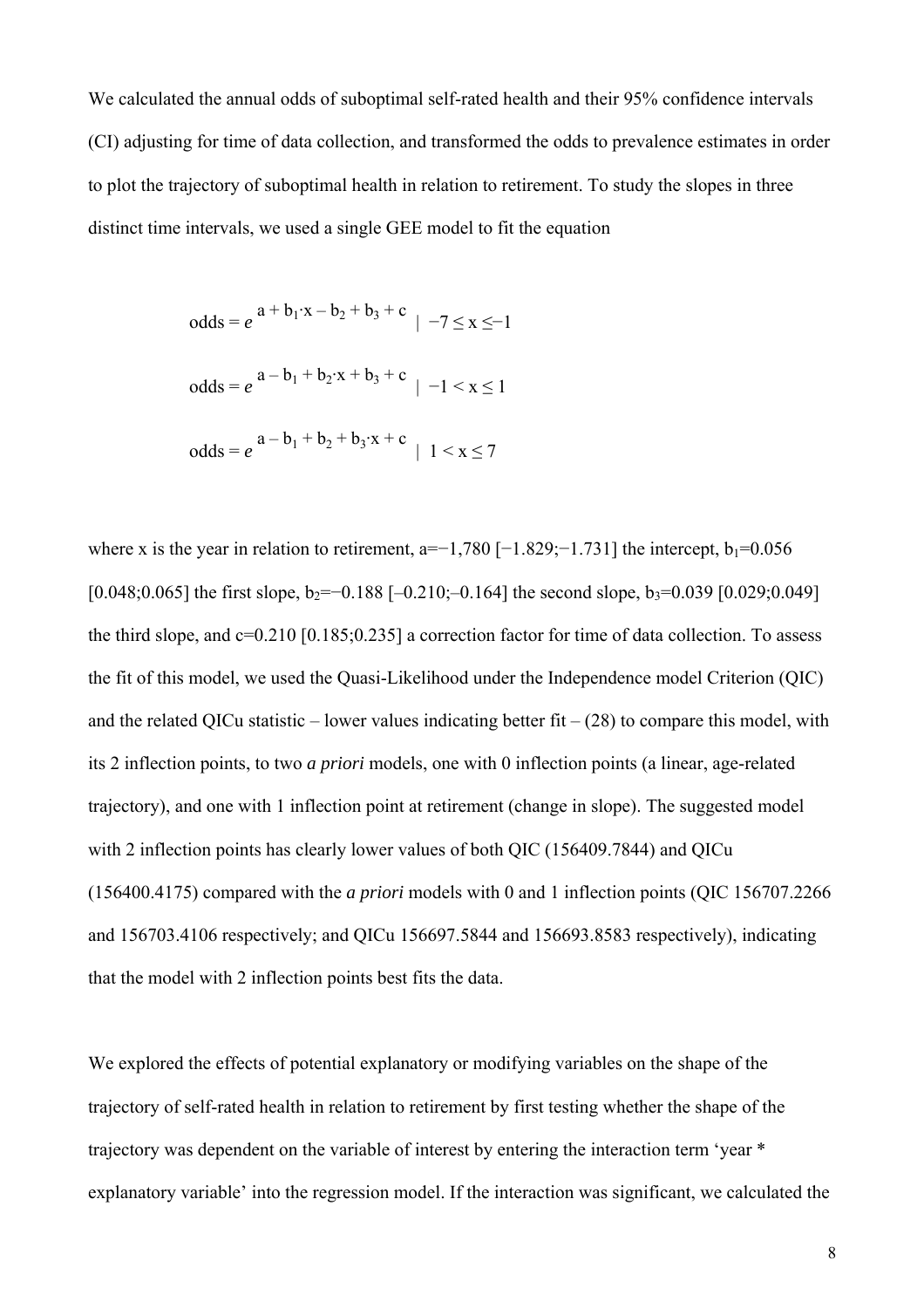odds ratios of suboptimal health year −1 compared with −7, year +1 compared with −1, and +7 compared with +1, for different levels of the explanatory variable using contrasts in the regression models.

In order to provide an illustration of the extent to which work-related factors account for the health trajectory in relation to retirement, we calculated annual prevalence estimates for suboptimal health over the 15-year time window for two scenarios involving men who retired at the statutory age of 55 and before the year 2000: one with a low-risk profile of work-related factors (i.e. higher occupational grade, physical and psychological demands in the lowest tertile, and job satisfaction in the highest tertile) and the other with a high-risk profile (low grade, high demands, low satisfaction). We derived these estimates from a single repeated measures logistic regression analysis that included the interaction term 'year \* explanatory variable' for each risk factor in the model.

The analyses were conducted using SAS 9.2 for Windows, SAS Institute Inc., Cary, NC, USA.

#### **Role of the funding source**

The study sponsors did not contribute to the study design and had no role in data collection, data analysis, data interpretation, or writing of the report. The corresponding author had full access to all the data in the study and had final responsibility for the decision to submit for publication.

#### **RESULTS**

Most of the 14,714 respondents were men (79%), married (89%), and, during the observation period, belonged to higher (33%) or intermediate (55%) employment grades due to upward social mobility within the company. Of the respondents, 10,564 (72%) retired before 56 years of age, and 14,635 (99%) before age 61. The percentage of respondents who retired for health reasons (early retirees) was 4% (Table 1). During the three years before retirement, 11% suffered from depression,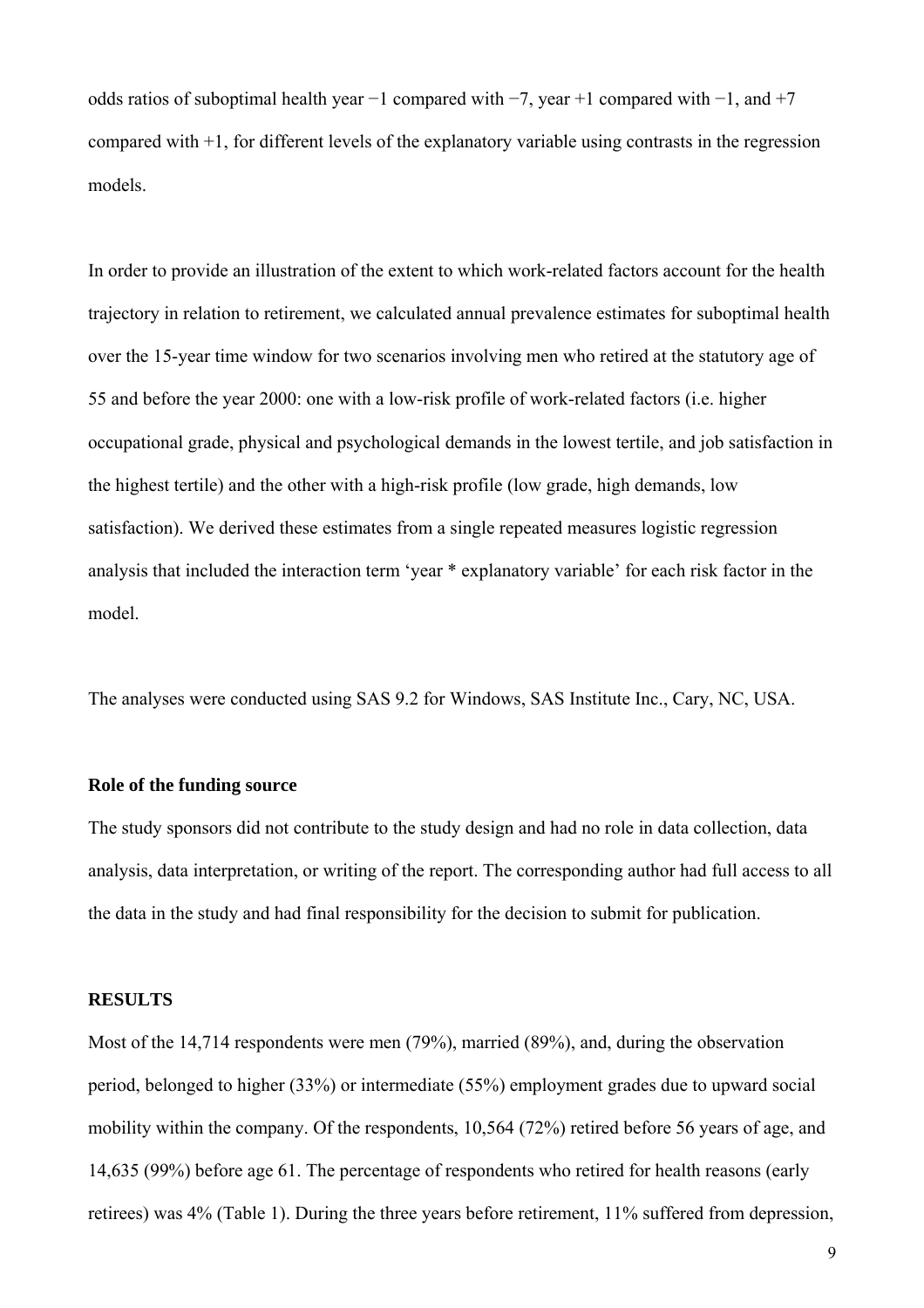29% from musculoskeletal complaints, 15% from physical illness, and 32% had >21 days of sickness absence.

#### < INSERT TABLE 1 ABOUT HERE>

Table 1 shows that the odds of suboptimal health both immediately before and immediately after retirement were higher among married respondents, those who took early retirement, reported high psychological and physical demands, low job satisfaction, depression, musculoskeletal complaints, severe medical conditions, and had had high sickness absence. Women had a higher risk of suboptimal health than men before, but not after, retirement.

### <INSERT FIG. 2 ABOUT HERE>

Fig. 2 shows the estimated annual prevalence of suboptimal health in relation to retirement, based on a total of 174,765 person-measurement observations (79.2% of the theoretical maximum of 220,710 person-measurements that would have been generated if every participant had responded to all 15 annual surveys in the observation window). The prevalence increased with increasing age both before and after retirement, broken by a sharp decrease around retirement, a pattern also evident in a sensitivity analysis using self-rated health as a continuous variable (see Webappendix Table W1). Thus, we modelled the 15-year trajectory of suboptimal health in three time intervals, from year  $-7$  to  $-1$ , from  $-1$  to  $+1$ , and from  $+1$  to  $+7$ . This function fits the data well and indicates that the increase in prevalence of suboptimal health was steeper before retirement (on average 0.8 percentage points per year) than after (0.5 percentage points per year). Retirement marked a sharp drop in the prevalence of suboptimal health from 19.2 % [18.5–19.9] the year before to 14.3 % [13.7–14.9] the year after, a decrease of 4.9 percentage points. This means that the prevalence of suboptimal health returned to levels observed approximately 8 years earlier, and, given the change in slope, was estimated to stay lower than pre-retirement levels for about 10 years.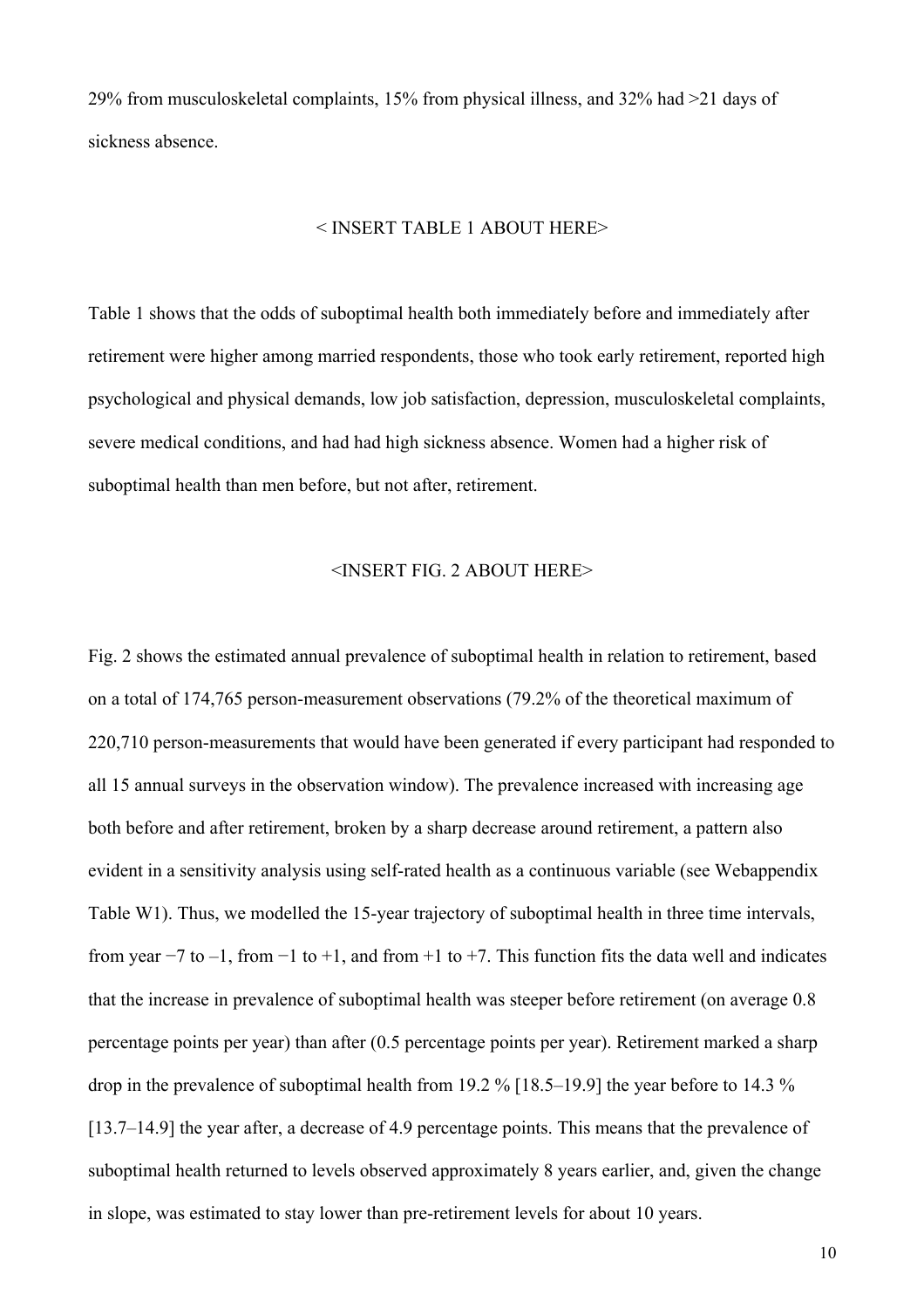The retirement-related improvement in suboptimal health appears to occur over a two-year period (Fig. 2). This is because the survey is conducted each January, while retirement is spread over the year. In addition, some employees stop working several months before their official retirement date due to accumulated periods of vacation not taken during their employment.

To rule out selective sample retention as an explanation for these findings, we fitted a similar function for those 8,295 participants who responded to the survey 7 years after retirement (Webappendix, Fig. W1). The trajectory remained unaltered. To further test the robustness of the findings, we used multiple imputation based on all available data to create five datasets with values for all missing data on self-rated health for the seven years pre- and post-retirement imputed. We then fitted a function for each of these datasets (Webappendix Fig. W2), which yielded five trajectories very similar to the fitted function shown in Fig. 2.

### <INSERT TABLE 2 ABOUT HERE>

Table 2 shows how potential explanatory and modifying variables affected the shape of the trajectory of suboptimal health before, around, and after retirement. There was no difference in trajectories between men and women before or around retirement. After retirement, men who initially had better health had a relatively pronounced increase in prevalence of suboptimal health  $(OR=1.35 \,[1.25-1.46])$  whereas no increase was observed for women  $(OR=0.99 \,[0.86-1.14])$ . Marital status was not related to the shape of the health trajectory ( $p=0.17$ ) and was therefore dropped from the analyses presented in Table 2. Those who retired after the age of 55 had had a less steep increase in prevalence of suboptimal health before retirement than those who retired at 55 or earlier. They also benefited less from retirement, and had a smaller increase in suboptimal heath after retirement; whereas those who retired before 55 (not counting those who retired on health grounds) benefited more from retirement than the other groups. Those who retired early on health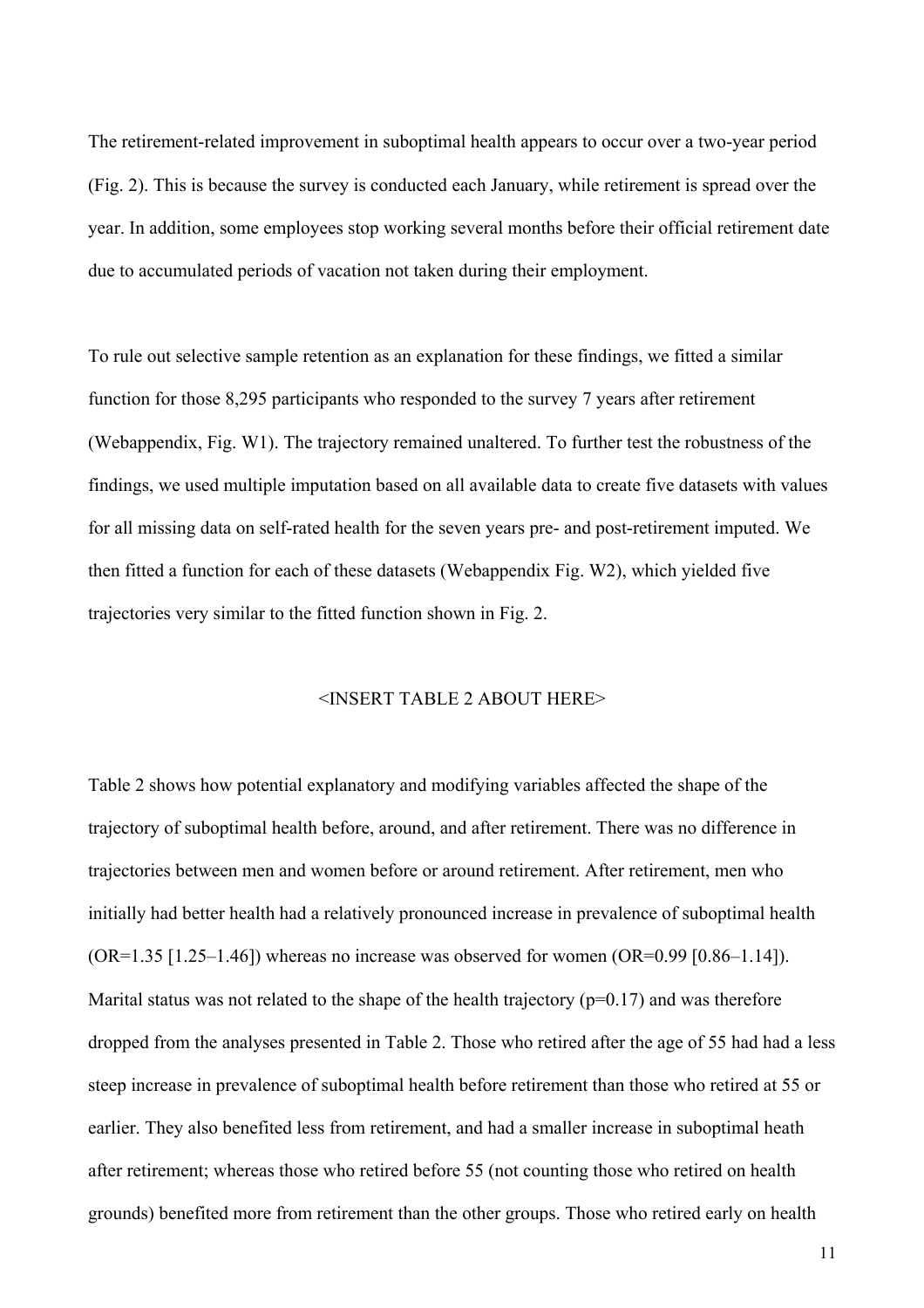grounds had a significantly worse trajectory before retirement, and contrary to all other groups their likelihood of suboptimal health increased sharply around retirement (OR=5.82 [4.46–7.60]); after retirement, however, they experienced a strong decrease in prevalence of suboptimal health  $(OR=0.24 [0.18-0.31]).$ 

As shown in table 2, there was no relative difference in the retirement-related improvement in health between employment grades, but employees in lower and intermediate grades had a significantly less favourable trajectory before retirement than those in higher grades. After retirement the latter pattern was reversed and no additional deterioration was seen among those in lower grades (OR=1.01 [0.85–1.19]).

High demands, both psychological and physical, were related to larger increase in prevalence of suboptimal health before retirement and greater benefit around retirement (Table 2). High job satisfaction was associated with a significantly slower increase in the prevalence of suboptimal health before retirement and less benefit from retirement, whereas those with low job satisfaction benefited the most from retirement.

Respondents who suffered from depression in any of the three years preceding retirement had a significantly worse health trajectory before retirement, benefited more from retirement, and had a less steep increase in the likelihood of suboptimal health thereafter than those who had not been depressed. Musculoskeletal symptoms in the three years preceding retirement, presence of one or more physical illnesses before retirement, as well as sickness absence >21 days during the three years preceding retirement were all related to worse trajectories in health before retirement and larger retirement-related improvements (Table 2).

#### <INSERT FIG. 3 ABOUT HERE>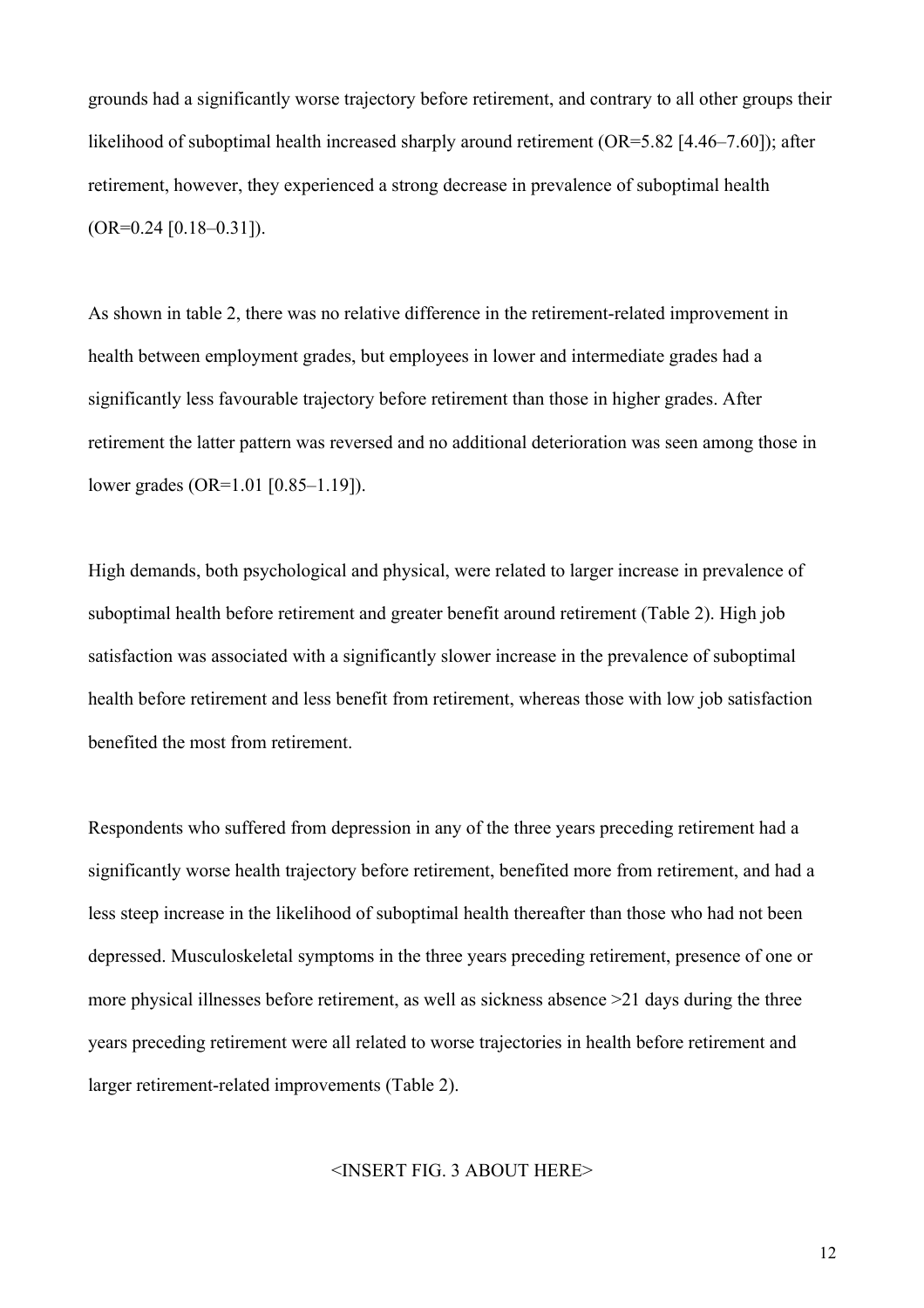Fig. 3 shows the estimated trajectories for self-rated health for two scenarios, one a low-risk profile of work-related factors, and one with a high-risk profile. In the low-risk scenario, there is no retirement-related improvement in health.

### **DISCUSSION**

In a large French occupational cohort, retirement was associated with a substantial decrease in prevalence of suboptimal health, corresponding to an 8–10 year gain in perceived health. This pattern was remarkably consistent across occupational grades and sex, and, although the effect was stronger for those who had had a poor work environment or health problems before retirement, a significant improvement was observed also among other groups, with the exception of those with ideal working conditions. In addition, the prevalence of suboptimal health increased at a significantly faster rate before rather than after retirement. These findings suggest that the burden of ill-heath in terms of perceived health problems among older workers with poor working conditions is considerably relieved by retirement.

A major strength of this study is that it is based on repeated yearly measurements over an extended time period in a stable occupational cohort. Although observational data cannot prove causality and rule out residual confounding, the findings – that a steady increase in prevalence of suboptimal health is sharply broken and decreases substantially on retirement, followed by a less steep increase after retirement – strongly suggests that the improvement is indeed related to retirement. Since most people in this cohort retired on a statutory basis at 55 or very close to that age, reversed causality is unlikely, indicating that retirement may actually cause an improvement in perceived health. Our outcome, self-rated suboptimal health has repeatedly been shown to be associated with mortality,(6- 8) including in this cohort,(29) and is also a valid measure of well-being and morbidity.(26)

In contrast to previous research which showed health benefits of retirement exclusive to higher grade employees,(10) we observed that retirement was as beneficial, in relative terms, for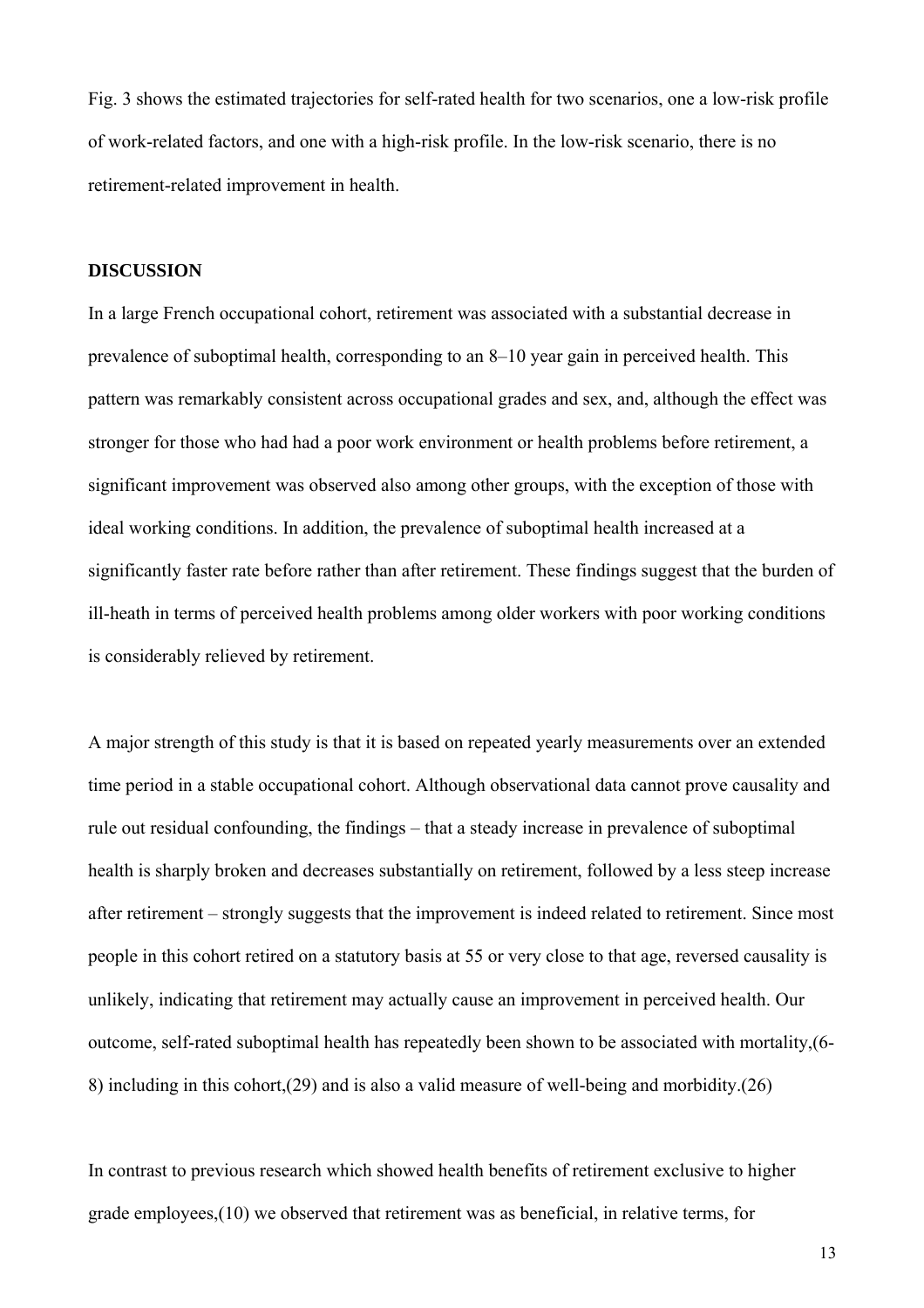employees in lower occupational grades, which means that the absolute benefit was larger in the lower grades. This may reflect the greater work-related health burden prior to retirement previously observed among workers in the lower grades.(30-32).

Not surprisingly, high physical and psychological job demands as well as low job satisfaction during the later years in work were associated with a steeper increase in suboptimal health before retirement and greater benefit from retirement. However, those with a low-risk profile of workrelated factors showed no such retirement-related improvement. This probably indicates that work puts an extra burden on health when it is highly demanding and not satisfying, but that the effects of this burden are reversible. Our results also show that marital status did not much influence the observed association between retirement and sub-optimal health, potentially indicating that the retirement related improvement was more related to work than to private life.

The data come from employees in a company operating throughout France, both in rural and urban areas, comprising a wide range of occupations. However, in comparison to many employees in the Western world (and certainly outside it) the participants retired early and benefited from good social security. Indeed, adverse effects generated by reduced income are likely to be relatively small in this cohort. We observed a smaller benefit from retirement among employees who retired after the age of 55 than among those who retired at 55 or earlier. Working longer could be a marker of better working conditions, as employees who have worked in blue-collar settings, with more exposure to occupational hazards and health problems,(33) were allowed to retire earlier.

The substantial improvement in all groups and regardless of confounders (barring the 4% who retired on health grounds) suggests that the observed pattern may be fairly generalisable to other settings with relatively generous social security after retirement, indeed to a large proportion of employees in Western countries.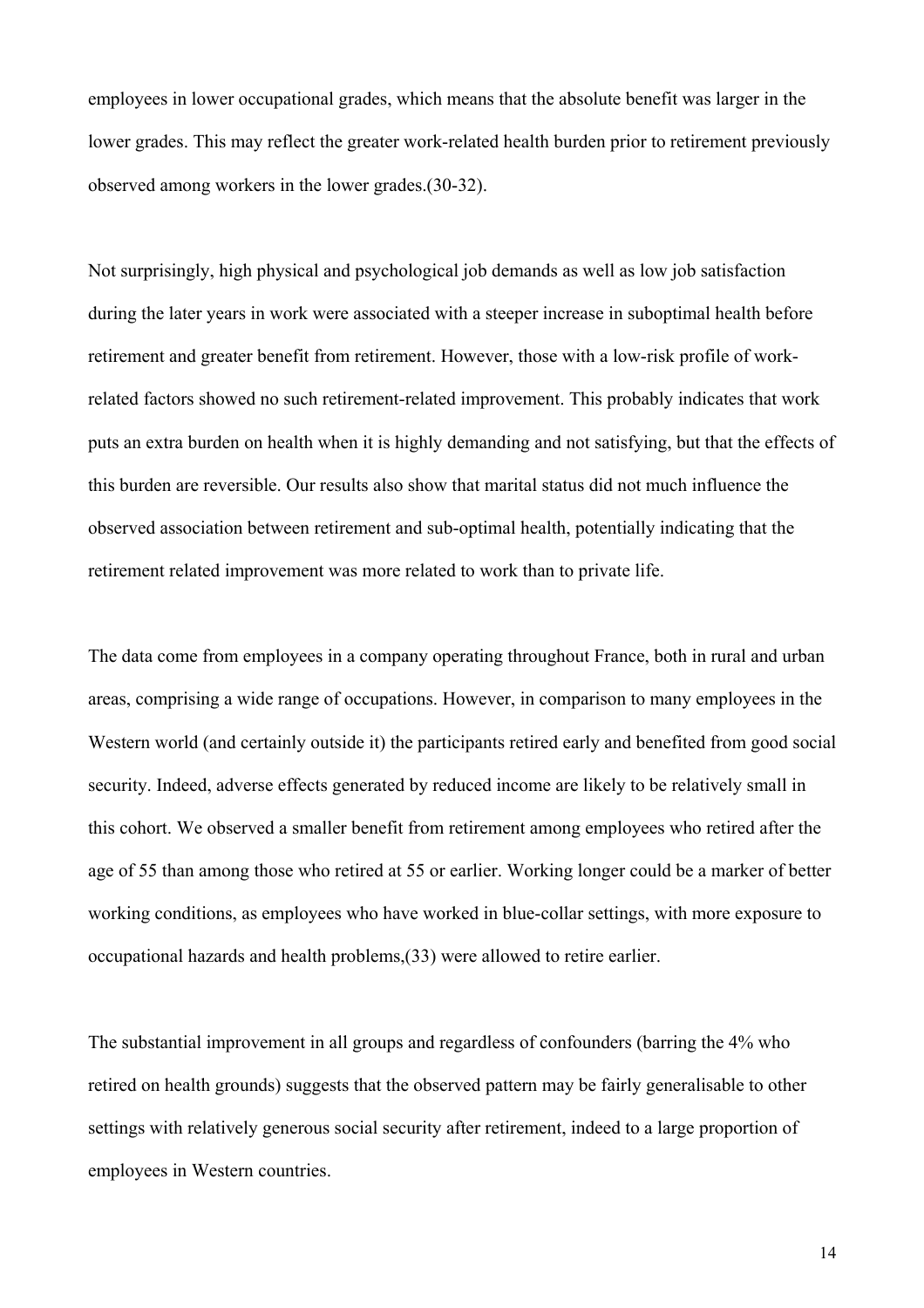Our findings are in agreement with observations in other European countries. Improvement in perceived health after retirement was observed in Sweden;(34) and in the Whitehall II study mental health functioning deteriorated among those who continued working but improved among retirees from the higher employment grades.(10) Further research is needed to ascertain the generalisability of our results outside the GAZEL cohort, as well as to investigate underlying mechanisms, i.e., whether improvements in health after retirement are explained by the removal of exposure to adverse work characteristics, by positive changes in lifestyle, by a change in health ratings as a result of adjusted expectations(35, 36), or by lower demands on health in retirement.

#### **Policy implications**

Our findings should cause concern among policy-makers attempting to convince workers to stay longer in the workforce. Older workers who experience deteriorating perceived health, and who may additionally be aware that many of their slightly older friends and former colleagues enjoy excellent health since they retired, may feel more motivated to retire early than to continue working beyond statutory retirement age. If our findings apply in settings where social security is less comprehensive than for the GAZEL participants, financial incentive might not be enough – and indeed not the most ethical way – to counteract the drift towards an ever earlier retirement age. Arguably the best option is to redesign working life for older workers in order to make it healthier and more satisfying, and thus, hopefully, achieve better occupational health, improved quality of life, increased productivity, and a larger proportion of the population in work.

#### **Contributors**

HW and JV designed the original hypothesis and ran all the analyses in close dialogue with MK. JP provided statistical advice. HW wrote the first draft of the report, apart from the methods section which was written by JV and HW. All authors interpreted the results, revised the text, and approved the final draft of the report.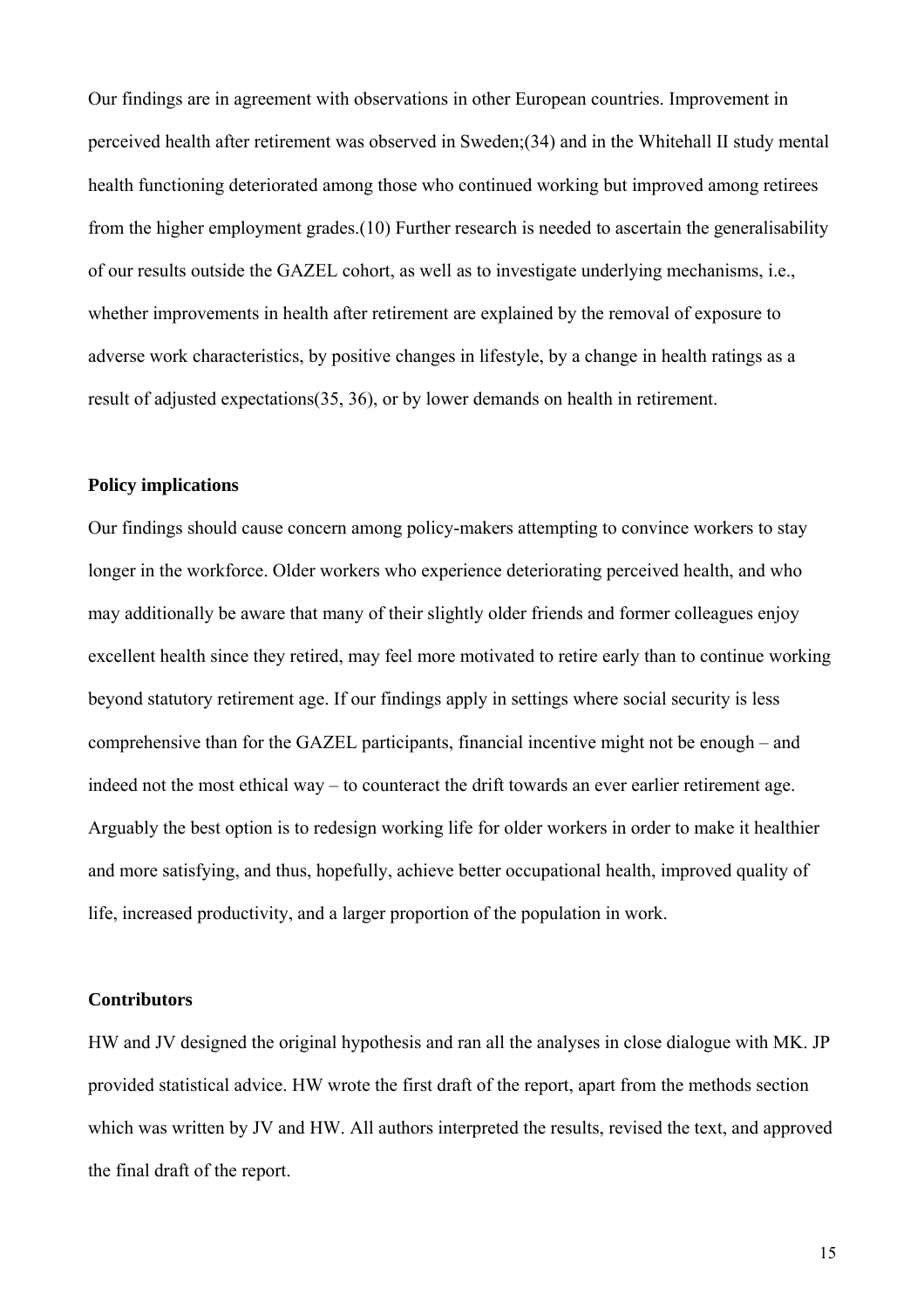# **Conflict of interest statement**

We declare that we have no conflict of interest.

#### **Acknowledgments**

The authors wish to express their thanks to EDF-GDF, especially to the Service Général de Médecine de Contrôle, and to the 'Caisse centrale d'action sociale du personnel des industries électrique et gazière'. We also wish to acknowledge the Risques Postprofessionnels – Cohortes de l'Unité mixte 687 Inserm – CNAMTS team responsible for the GAZEL data base management. The GAZEL Cohort Study was funded by EDF-GDF and INSERM, and received grants from the 'Cohortes Santé TGIR Program'.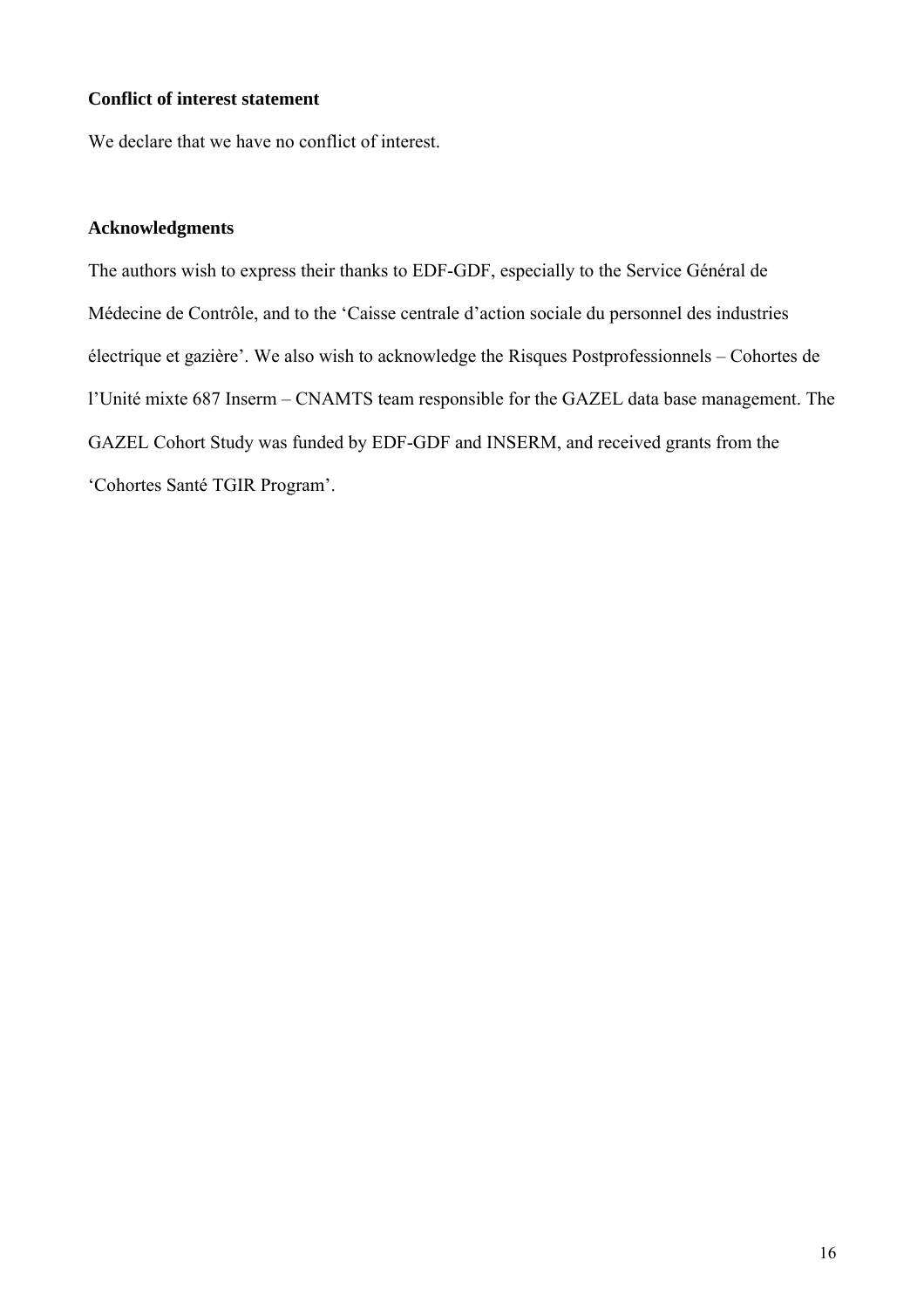

**Fig. 1.** – *Flowchart describing the selection of participants in the study.*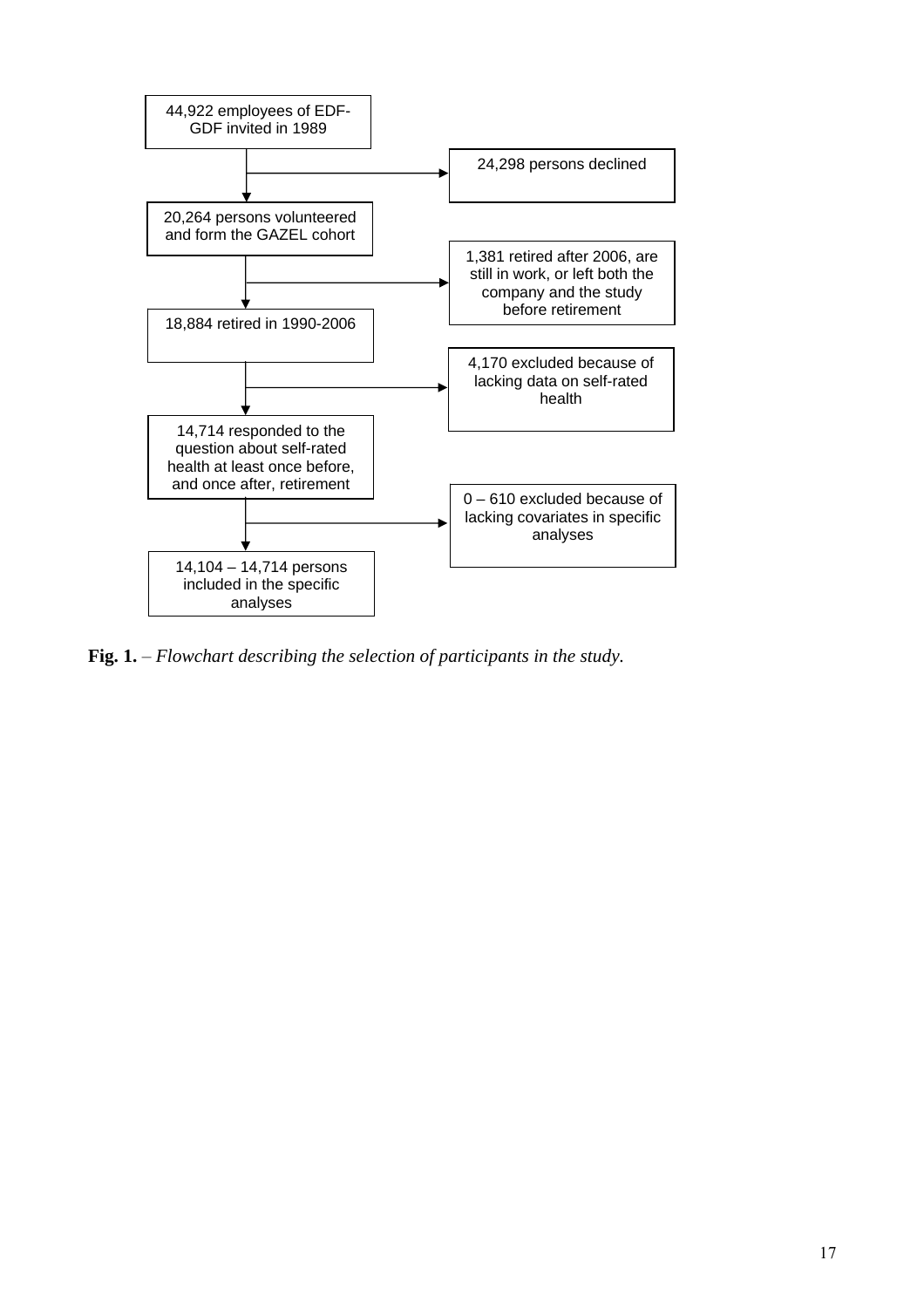|                                                        |                        | Odds ratios and 95% CIs for suboptimal self-<br>rated health before and after retirement |                        |  |  |
|--------------------------------------------------------|------------------------|------------------------------------------------------------------------------------------|------------------------|--|--|
| Covariate                                              | Number $(\% )$         | Before (year -1)                                                                         | After (year $+1$ )     |  |  |
| Retirement age <sup>1,2,4,5</sup>                      |                        |                                                                                          |                        |  |  |
| <55 years of age                                       | 5878 (40)              | $1.22(1.10-1.36)$                                                                        | $0.96$ $(0.84-1.10)$   |  |  |
| 55 years of age                                        | 4686 (32)              | L                                                                                        |                        |  |  |
| >55 years of age                                       | 4150 (28)              | $1.00(0.88 - 1.13)$                                                                      | $1.16(1.00-1.34)$      |  |  |
| Type of retirement $1,2,3$                             |                        |                                                                                          |                        |  |  |
| statutory                                              | 14104 (96)             | 1                                                                                        | L                      |  |  |
| early                                                  | 610(4)                 | $2.78$ $(2.28-3.38)$                                                                     | 38.1 (29.4-49.3)       |  |  |
| $Sex^{2,3,4}$                                          |                        |                                                                                          |                        |  |  |
| men                                                    | 11581 (79)             | 1                                                                                        | 1                      |  |  |
| women                                                  | 3133(21)               | $1.19(1.07-1.32)$                                                                        | $1.10(0.97-1.26)$      |  |  |
| Marital status <sup>1,2,3,4</sup>                      |                        |                                                                                          |                        |  |  |
| not married/cohabitating                               | 1643(11)               | $\mathbf{1}$                                                                             | 1                      |  |  |
| married or cohabitating                                | 13066 (89)             | $1.33(1.16-1.52)$                                                                        | $1.43(1.22 - 1.68)$    |  |  |
| Employment grade <sup>1,3,4</sup>                      |                        |                                                                                          |                        |  |  |
| higher                                                 | 4864 (33)              | 1                                                                                        | 1                      |  |  |
| intermediate                                           | 8020 (55)              | $1.35(1.22 - 1.50)$                                                                      | $1.28$ $(1.131.46)$    |  |  |
| lower                                                  | 1815(12)               | $1.97(1.70-2.28)$                                                                        | $1.84(1.54 - 2.20)$    |  |  |
| Psychological demands <sup>1,2,3,4,6</sup>             |                        |                                                                                          |                        |  |  |
| low                                                    | 4848 (35)              | 1                                                                                        | 1                      |  |  |
| intermediate                                           | 5092(37)               | $1.86$ $(1.66-2.09)$                                                                     | $1.82(1.58-2.10)$      |  |  |
| high                                                   | 3895 (28)              | $2.99(2.66-2.26)$                                                                        | $2.33$ $(2.02 - 2.70)$ |  |  |
| Physical demands <sup>1,2,3,4,6</sup>                  |                        |                                                                                          |                        |  |  |
| low                                                    | 5115 (37)              | $\mathbf{1}$                                                                             | $\mathbf{1}$           |  |  |
| intermediate                                           | 4740 (34)              | $1.39(1.24-1.56)$                                                                        | $1.43(1.24 - 1.64)$    |  |  |
| high                                                   | 3970 (29)              | $2.32(2.07-2.59)$                                                                        | $2.10(1.82 - 2.41)$    |  |  |
| Job satisfaction <sup>1,2,3,4,6</sup>                  |                        |                                                                                          |                        |  |  |
| low                                                    | 4872 (37)              | 1                                                                                        | 1                      |  |  |
| intermediate                                           | 4785 (36)              | $0.67$ $(0.60-0.74)$                                                                     | $0.74$ $(0.65 - 0.85)$ |  |  |
| high                                                   | 3558 (27)              | $0.39$ $(0.35-0.45)$                                                                     | $0.55$ $(0.47-0.64)$   |  |  |
| Depression <sup>1,2,3,4,6</sup>                        |                        |                                                                                          |                        |  |  |
| $\rm no$                                               | 12385 (89)             | 1                                                                                        | 1                      |  |  |
| yes<br>Musculoskeletal complaints <sup>1,2,3,4,6</sup> | 1529(11)               | $4.00(3.54 - 4.52)$                                                                      | $2.56$ $(2.20-2.98)$   |  |  |
| 0-2 of 3 years                                         |                        |                                                                                          |                        |  |  |
| 3 of 3 years                                           | 9830 (71)<br>4084 (29) | 1<br>$1.90(1.74 - 2.09)$                                                                 | 1<br>$1.61(1.43-1.80)$ |  |  |
| Physical illness <sup>1,2,3,4,6,7</sup>                |                        |                                                                                          |                        |  |  |
|                                                        | 11789(85)              | $\mathbf{1}$                                                                             | 1                      |  |  |
| no<br>yes                                              | 2125(15)               | $2.52$ $(2.27-2.81)$                                                                     | $2.05(1.80-2.35)$      |  |  |
| Sickness absence $>21$ days <sup>1,2,3,4,5,6</sup>     |                        |                                                                                          |                        |  |  |
|                                                        | 9995 (68)              | 1                                                                                        | 1                      |  |  |
| no<br>yes                                              | 4719 (32)              | $2.95(2.68-3.25)$                                                                        | $2.01(1.79-2.26)$      |  |  |
|                                                        |                        |                                                                                          |                        |  |  |

**Table 1** — *Characteristics of the participants and their association with suboptimal self-rated health before and after retirement.* 

yes 4719 (32) 2.95 (2.68–3.25) 2.01 (1.79–2.26)<br><sup>1</sup>Adjusted for sex; <sup>2</sup>Adjusted for SES; <sup>3</sup>Adjusted for age of retirement; <sup>4</sup>Adjusted for type of retirement;<br><sup>5</sup>Among those who retired through statutory pension;<br><sup>6</sup>Dur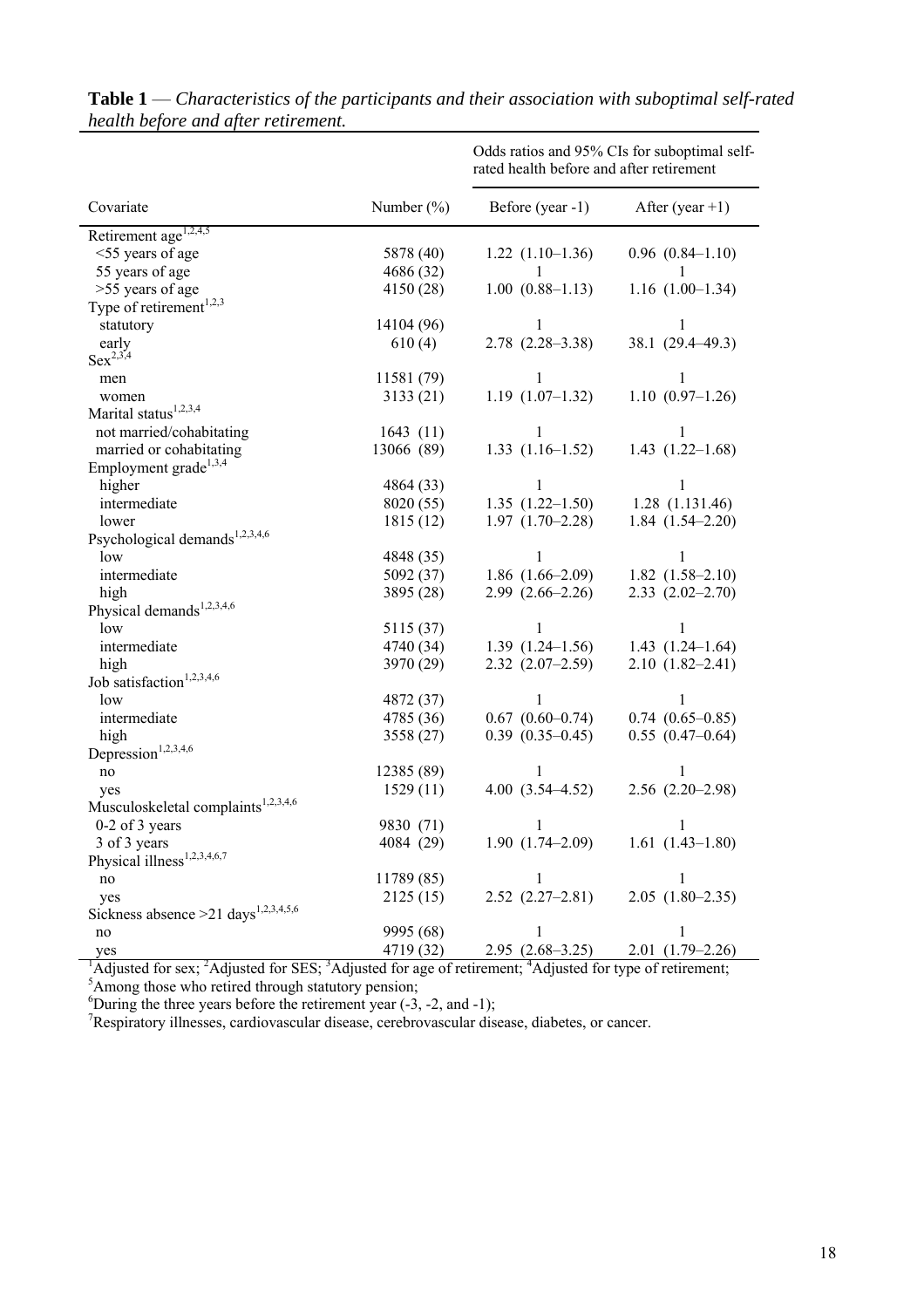

**Fig. 2** — *Trajectory of prevalence of suboptimal self-rated health in relation to year of retirement.*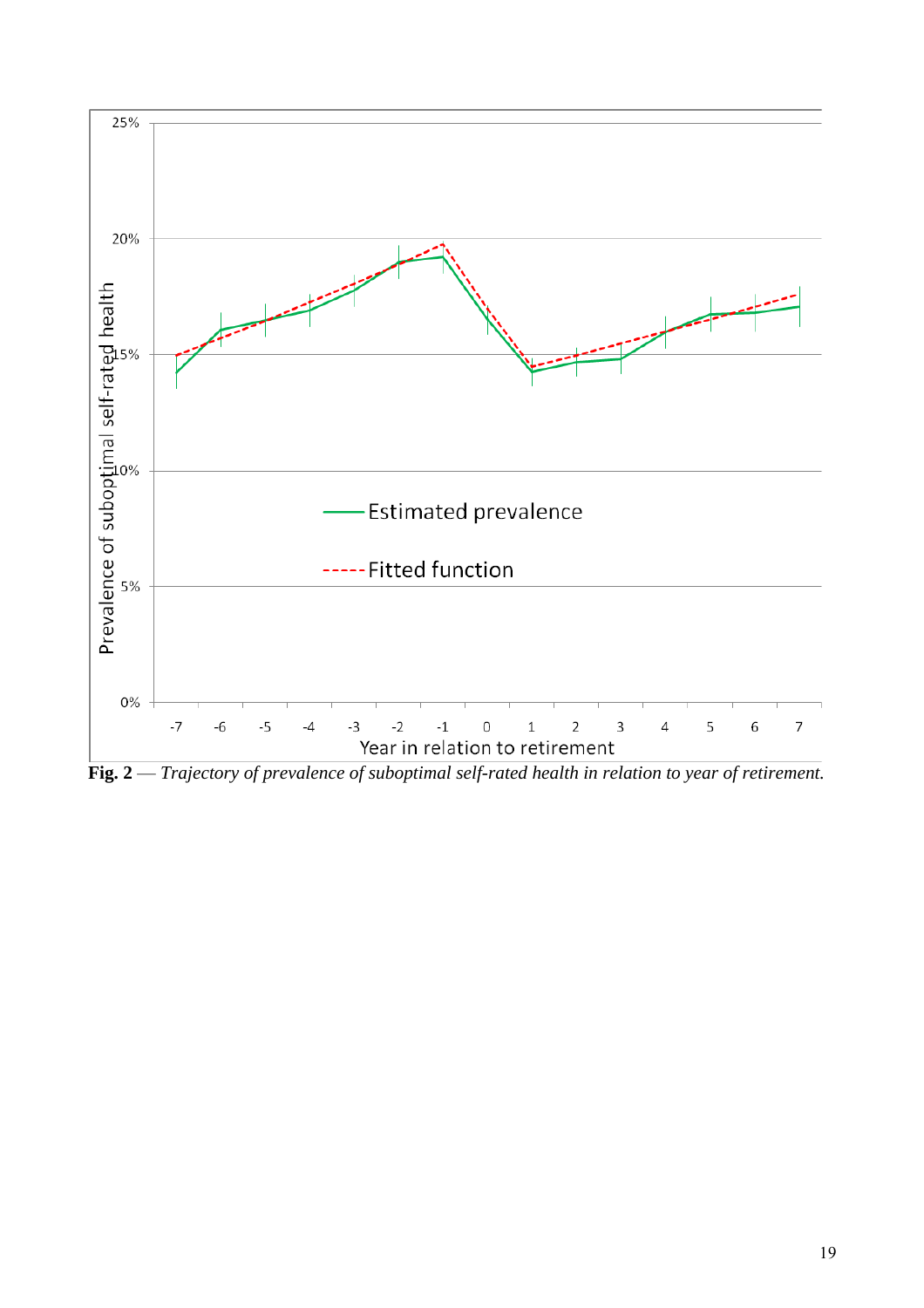| models also including year and time of data collection as covariates. |              |                                                        |                        |                      |  |  |
|-----------------------------------------------------------------------|--------------|--------------------------------------------------------|------------------------|----------------------|--|--|
|                                                                       |              | Odds ratios (OR) with 95% CI for suboptimal self-rated |                        |                      |  |  |
|                                                                       | Interaction  | health comparing year                                  |                        |                      |  |  |
| Covariate                                                             | with time    | $-1$ with $-7$                                         | $+1$ with $-1$         | $+7$ with $+1$       |  |  |
| Retirement age <sup>1</sup>                                           | p < 0.0001   |                                                        |                        |                      |  |  |
| <55 years of age                                                      |              | $1.41(1.28-1.56)$                                      | $0.47$ $(0.43 - 0.52)$ | $1.44(1.28-1.62)$    |  |  |
| 55 years of age                                                       |              | $1.41(1.27-1.57)$                                      | $0.60$ $(0.54 - 0.67)$ | $1.42(1.25-1.61)$    |  |  |
| >55 years of age                                                      |              | $1.15(1.03-1.28)$                                      | $0.69$ $(0.62 - 0.77)$ | $1.22$ $(1.05-1.42)$ |  |  |
| Type of retirement                                                    | p < 0.0001   |                                                        |                        |                      |  |  |
| statutory                                                             |              | $1.34(1.26-1.42)$                                      | $0.57$ $(0.54-0.60)$   | $1.37(1.27-1.48)$    |  |  |
| early                                                                 |              | $1.95(1.46-2.60)$                                      | $5.82(4.46 - 7.60)$    | $0.24$ $(0.18-0.31)$ |  |  |
| <b>Sex</b>                                                            | $p = 0.0213$ |                                                        |                        |                      |  |  |
| men                                                                   |              | $1.45(1.35-1.55)$                                      | $0.68$ $(0.64 - 0.73)$ | $1.35(1.25-1.46)$    |  |  |
| women                                                                 |              | $1.43(1.27-1.60)$                                      | $0.74$ $(0.67-0.83)$   | $0.99(0.86 - 1.14)$  |  |  |
| Employment grade                                                      | $p = 0.0088$ |                                                        |                        |                      |  |  |
| higher                                                                |              | $1.21(1.08-1.34)$                                      | $0.70$ $(0.63 - 0.77)$ | $1.34(1.18-1.52)$    |  |  |
| intermediate                                                          |              | $1.49(1.38-1.61)$                                      | $0.68$ $(0.63 - 0.73)$ | $1.24(1.13-1.36)$    |  |  |
| lower                                                                 |              | $1.57(1.34-1.83)$                                      | $0.72$ $(0.63 - 0.82)$ | $1.01(0.85-1.19)$    |  |  |
| Psychological demands <sup>2</sup>                                    | p < 0.0001   |                                                        |                        |                      |  |  |
| low                                                                   |              | $1.28$ $(1.14-1.44)$                                   | $0.79$ $(0.71-0.88)$   | $1.29(1.13 - 1.47)$  |  |  |
| intermediate                                                          |              | $1.38(1.25-1.53)$                                      | $0.73$ $(0.67-0.80)$   | $1.12(1.01-1.26)$    |  |  |
| high                                                                  |              | $1.66$ $(1.51-1.84)$                                   | $0.58$ $(0.53-0.64)$   | $1.30(1.16-1.46)$    |  |  |
| Physical demands <sup>2</sup>                                         | p < 0.0001   |                                                        |                        |                      |  |  |
| low                                                                   |              | $1.34(1.20-1.50)$                                      | $0.73$ $(0.66-0.81)$   | $1.28$ $(1.13-1.46)$ |  |  |
| intermediate                                                          |              | $1.39(1.25-1.54)$                                      | $0.72$ $(0.66-0.80)$   | $1.21(1.07-1.36)$    |  |  |
| high                                                                  |              | $1.55(1.41-1.71)$                                      | $0.62$ $(0.57-0.68)$   | $1.19(1.06-1.32)$    |  |  |
| Job satisfaction <sup>2</sup>                                         | $p = 0.0005$ |                                                        |                        |                      |  |  |
| low                                                                   |              | $1.51(1.39-1.65)$                                      | $0.61$ $(0.56-0.67)$   | $1.24(1.11-1.38)$    |  |  |
| intermediate                                                          |              | $1.47(1.33-1.63)$                                      | $0.68$ $(0.62 - 0.75)$ | $1.33(1.18-1.51)$    |  |  |
| high                                                                  |              | $1.32(1.15-1.52)$                                      | $0.86$ $(0.76-0.98)$   | $1.34(1.15-1.56)$    |  |  |
| Depression <sup>2</sup>                                               | p < 0.0001   |                                                        |                        |                      |  |  |
| no                                                                    |              | $1.31(1.22 - 1.40)$                                    | $0.72$ $(0.68 - 0.77)$ | $1.25(1.15-1.35)$    |  |  |
|                                                                       |              | $1.96$ $(1.69-2.28)$                                   | $0.51(0.45-0.59)$      | $1.02$ $(0.88-1.18)$ |  |  |
| yes<br>Musculoskeletal complaints <sup>2</sup>                        | $p = 0.0008$ |                                                        |                        |                      |  |  |
|                                                                       |              | $1.38(1.28-1.49)$                                      | $0.76$ $(0.71-0.82)$   | $1.23(1.13-1.34)$    |  |  |
| 0-2 of 3 years                                                        |              |                                                        | $0.60$ $(0.55-0.66)$   | $1.26$ $(1.13-1.41)$ |  |  |
| 3 of 3 years                                                          |              | $1.55(1.42 - 1.70)$                                    |                        |                      |  |  |
| Physical illness <sup>2,3</sup>                                       | $p = 0.0088$ |                                                        |                        |                      |  |  |
| no                                                                    |              | $1.42(1.32 - 1.52)$                                    | $0.72$ $(0.68 - 0.77)$ | $1.24(1.14-1.34)$    |  |  |
| yes                                                                   |              | $1.57$ $(1.39-1.77)$                                   | $0.60$ $(0.53-0.67)$   | $1.31(1.14-1.51)$    |  |  |
| Sickness absence $>21$ days <sup>1,2</sup>                            | p < 0.0001   |                                                        |                        |                      |  |  |
| no                                                                    |              | $1.09(1.00-1.18)$                                      | $0.67$ $(0.61 - 0.72)$ | $1.41(1.28-1.56)$    |  |  |
| yes                                                                   |              | $1.78$ $(1.62-1.96)$                                   | $0.44(0.40-0.48)$      | $1.29$ $(1.15-1.45)$ |  |  |
| Among those who retired through statutory pension.                    |              |                                                        |                        |                      |  |  |

**Table 2** — *Changes in self-rated health around retirement (year 0 = year of retirement). Odds ratios (OR) for suboptimal self-rated health and their 95% confidence intervals (95% CI) comparing different time points are derived from repeated measures logistic regression GEE models also including year and time of data collection as covariates.*

 ${}^{2}$ During the three years before the retirement year (-3, -2, and -1).  ${}^{3}$ B contratory illnesses, excludes disease, excluding disease.

<sup>3</sup>Respiratory illnesses, cardiovascular disease, cerebrovascular disease, diabetes, or cancer.

Note: Marital status was not included in this table since the interaction with time was non-significant.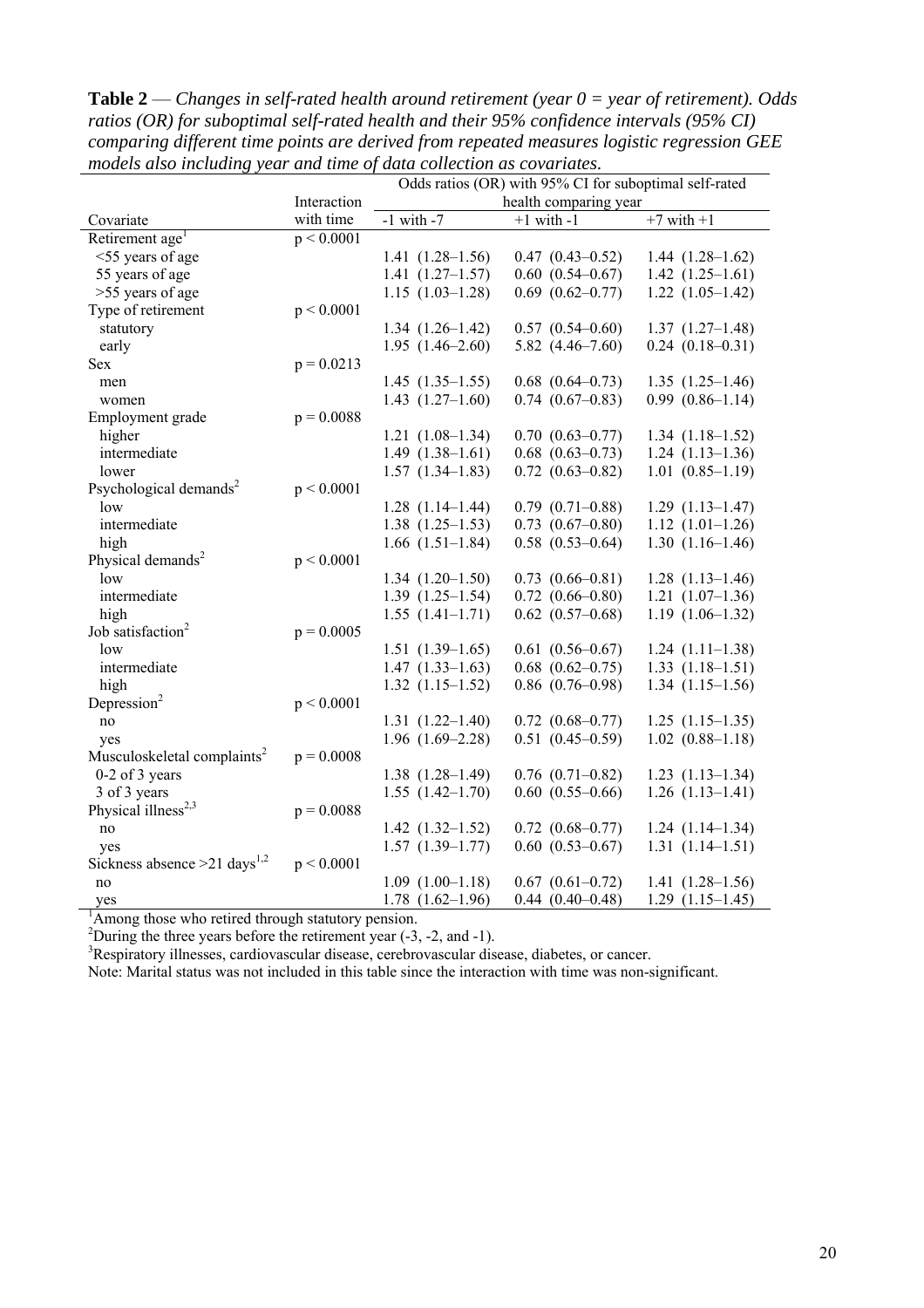

**Fig. 3** — *Trajectories of prevalence of suboptimal self-rated health in relation to year of retirement for two scenarios involving men who retired at the statutory age of 55 and before the year 2000: one with a low-risk profile of work-related factors (higher occupational grade, low physical and psychological demands, and high job satisfaction), and the other with a high-risk profile (low grade, high demands, low satisfaction).*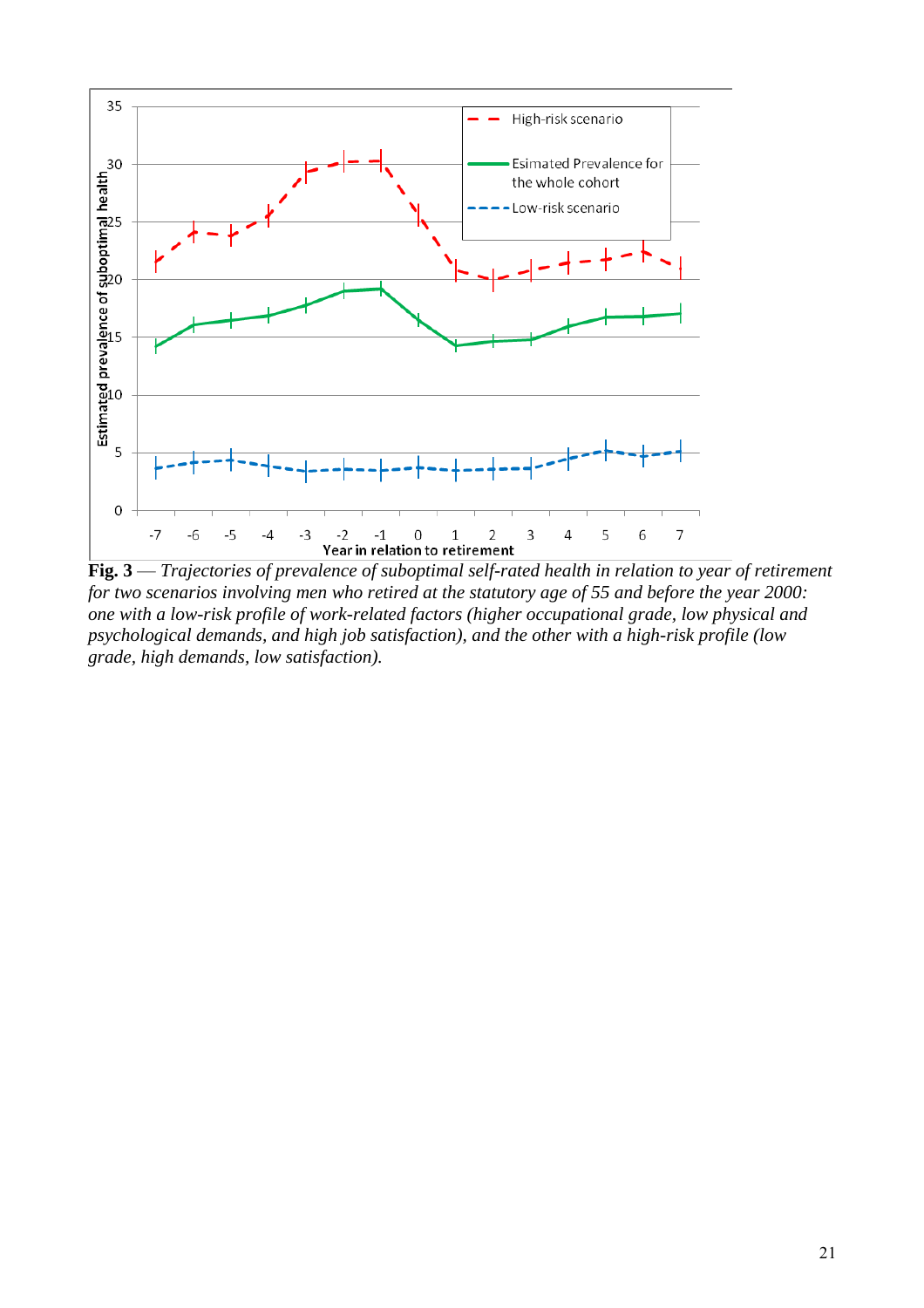# REFERENCES

1. Visco I. Ageing and pension system reform: implications for financial markets and economic policies.; 2005.

2. Blondal S, Scarpetta S. The retirement decision in OECD countries; 1999.

3. Gruber J, Wise D. Social security and retirement: an international comparison. The American Economic Review. 1998 May, 1998;88(2):158-63.

4. Barnay T. In which ways do unhealthy people older than 50 exit the labour market in France? Eur J Health Econ. 2009.

5. Fatas E, Lacomba J, Lagos F. An experimental test on retirement decisions. Economic Inquiry. 2007;45(3):602-14.

6. DeSalvo KB, Bloser N, Reynolds K, He J, Muntner P. Mortality prediction with a single general self-rated health question. A meta-analysis. J Gen Intern Med. 2006 Mar;21(3):267-75.

7. Idler EL, Benyamini Y. Self-rated health and mortality: a review of twenty-seven community studies. J Health Soc Behav. 1997 Mar;38(1):21-37.

8. Benyamini Y, Idler EL. Community studies reporting association between self-rated health and mortality: Additional studies, 1995 to 1999. Research on Aging. 1999;21(3):392-401.

9. Laine S, Gimeno D, Virtanen M, Oksanen T, Vahtera J, Elovainio M, et al. Job strain as a predictor of disability pension: the Finnish Public Sector Study. J Epidemiol Community Health. 2009 Jan;63(1):24-30.

10. Mein G, Martikainen P, Hemingway H, Stansfeld S, Marmot M. Is retirement good or bad for mental and physical health functioning? Whitehall II longitudinal study of civil servants. J Epidemiol Community Health. 2003 Jan;57(1):46-9.

11. Mojon-Azzi S, Sousa-Poza A, Widmer R. The effect of retirement on health: a panel analysis using data from the Swiss Household Panel. Swiss Med Wkly. 2007 Oct 20;137(41-42):581-5.

12. Drentea P. Retirement and mental health. Journal of aging and health. 2002 May;14(2):167- 94.

13. Gall TL, Evans DR, Howard J. The retirement adjustment process: changes in the well-being of male retirees across time. The journals of gerontology. 1997 May;52(3):P110-7.

14. Buxton JW, Singleton N, Melzer D. The mental health of early retirees-- national interview survey in Britain. Soc Psychiatry Psychiatr Epidemiol. 2005 Feb;40(2):99-105.

15. Bosse R, Aldwin CM, Levenson MR, Ekerdt DJ. Mental health differences among retirees and workers: findings from the Normative Aging Study. Psychol Aging. 1987 Dec;2(4):383-9.

16. Alavinia SM, Burdorf A. Unemployment and retirement and ill-health: a cross-sectional analysis across European countries. Int Arch Occup Environ Health. 2008 Oct;82(1):39-45.

17. Butterworth P, Gill SC, Rodgers B, Anstey KJ, Villamil E, Melzer D. Retirement and mental health: analysis of the Australian national survey of mental health and well-being. Soc Sci Med. 2006 Mar; 62(5): 1179-91.

18. Villamil E, Huppert FA, Melzer D. Low prevalence of depression and anxiety is linked to statutory retirement ages rather than personal work exit: a national survey. Psychol Med. 2006 Jul;36(7):999- 1009.

19. van Solinge H. Health change in retirement: A longitudinal study among older workers in the Netherlands. Research on Aging. 2007;29(3):225-56.

20. Ekerdt DJ, Baden L, Bosse R, Dibbs E. The effect of retirement on physical health. Am J Public Health. 1983 Jul;73(7):779-83.

21. Goldberg M, Leclerc A, Bonenfant S, Chastang JF, Schmaus A, Kaniewski N, et al. Cohort profile: the GAZEL Cohort Study. Int J Epidemiol. 2007 Feb;36(1):32-9.

22. Melchior M, Krieger N, Kawachi I, Berkman LF, Niedhammer I, Goldberg M. Work Factors and Occupational Class Disparities in Sickness Absence: Findings From the GAZEL Cohort Study. Am J Public Health. 2005 July 1, 2005;95(7):1206-12.

23. Niedhammer I, Chea M. Psychosocial factors at work and self reported health: comparative results of cross sectional and prospective analyses of the French GAZEL cohort. Occup Environ Med. 2003  $Jul:60(7):509-15$ .

24. Chiron M, Bernard M, Lafont S, Lagarde E. Tiring job and work related injury road crashes in the GAZEL cohort. Accid Anal Prev. 2008 May;40(3):1096-104.